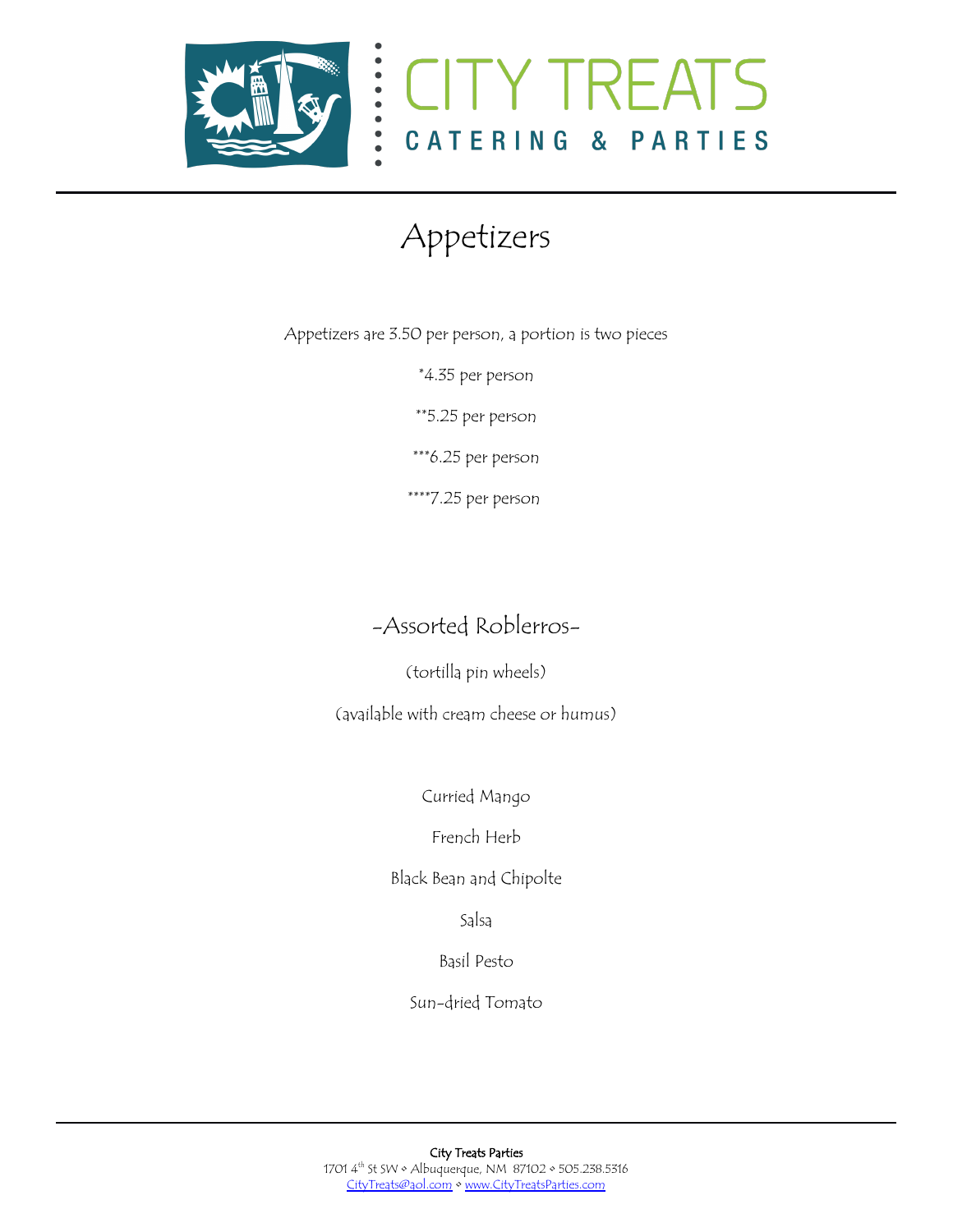



-Quesadillas-

Chinese BBQ Duck

shredded roasted whole duck tossed in hoisin sauce with balsamic caramelized onions and jack cheese

served with house mango salsa

Shrimp and Asparagus\*

garlic sauteed shrimp, fresh asparagus and French brie cheese

served with house mango salsa

Chipolte Black Bean

black beans, chipolte, jack cheese and gorgonzola

served with avocado salsa

Cilantro Pesto

queso fresca, cilantro pesto and jack cheese

served with pico de gallo

Green Chile Chicken

cheddar cheese, green chile and pan seared chicken

served with house salsa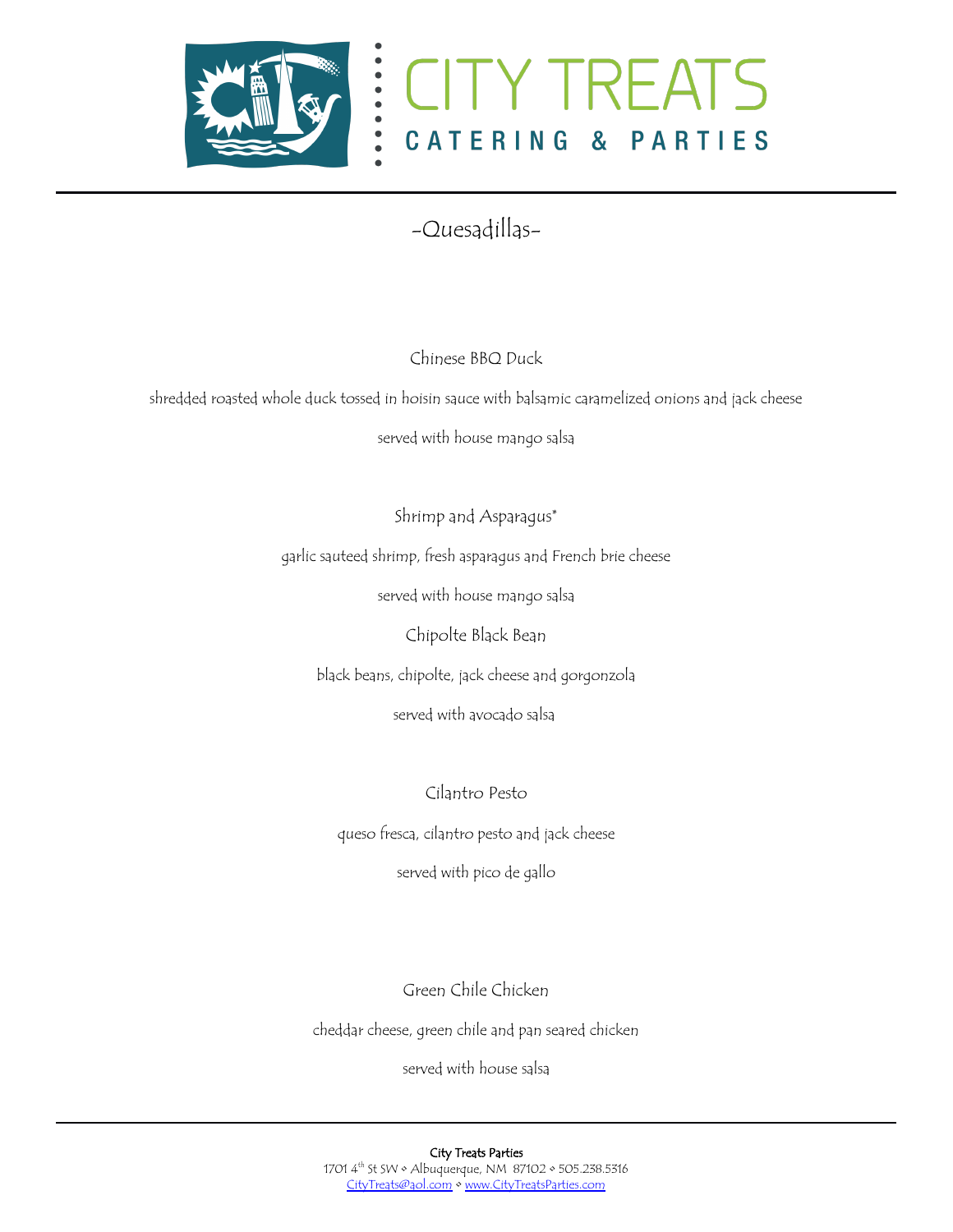



4 Cheese

jack, cheddar, queso fresca and pepper jack served with house salsa

Poached Pear red wine poached pear and french brie cheese served with mango salsa

Spinach and Mushroom

fresh sauteed garlic spinach, sauteed domestic mushrooms and jack cheese

served with house salsa

## -Wonton Cups-

#### Chicken and Mandarin Orange

pan seared chicken, mandarin orange, black sesame seeds, bell peppers and sugar snap peas

in a sesame oil, soy sauce and mayo base

Sesame Steak

sesame marinated steak, sugar snap peas and sesame seeds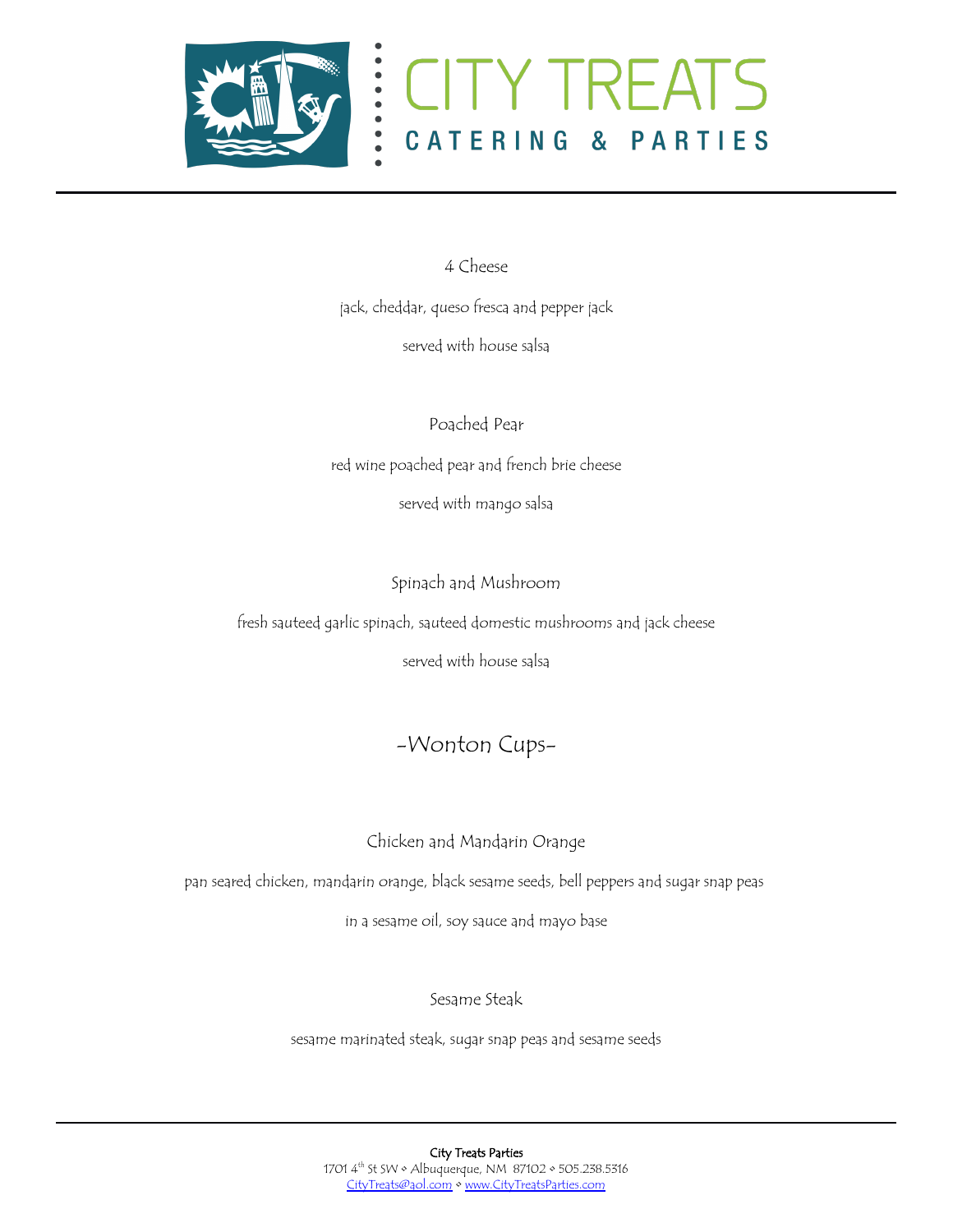



Red Curry Tofu

fried tofu, celery and sun-dried cranberries in a red curry and honey mayo base

Garlic Shrimp\*

sauteed Garlic shrimp topped with chopped Italian parsley

Veggie

yellow and green squash with garlic sauteed spinach

## -Parmesan Cups-

Spinach and Feta balsamic sauteed spinach and french feta cheese

#### Eggplant Caviar

eggplant caviar (tomato, capers, basil, italian seasonings, garlic and red wine vinegar)

topped with goat cheese mousse

Garlic Shrimp\*

sauteed garlic shrimp topped with chopped cilantro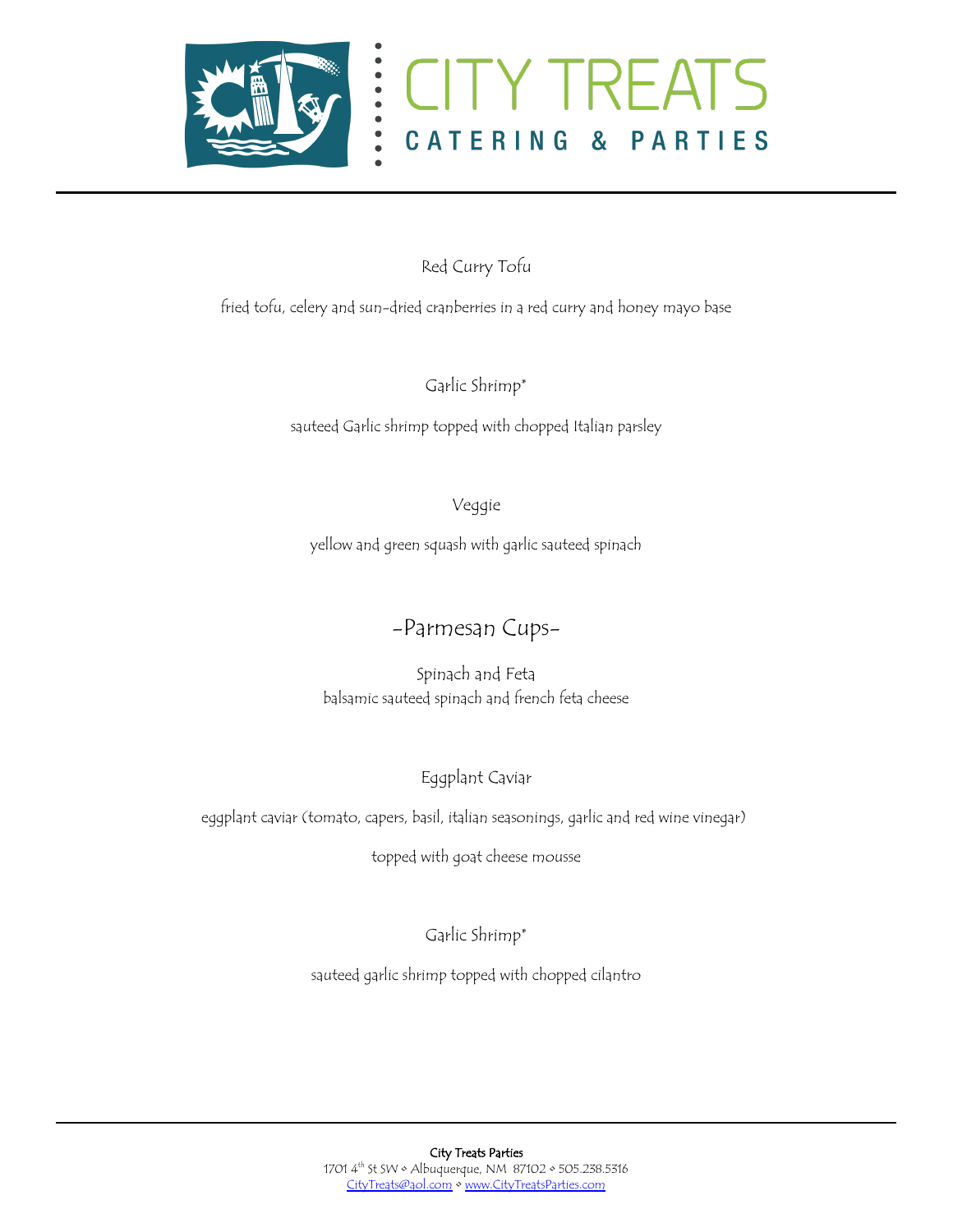



Wild Mushroom

sauteed shiitake, oyster, morel, porcini, ivory portobelo and

domestic mushrooms with marjoram

Chicken Parmesan

breaded chicken, marinara and mozzarella cheese

Domestic Sevruga Caviar\*\*\*\*

domestic sevruga caviar, marscarpone, red onion and hard-boiled egg

## -Stuffed New Potatoes-

Green Chile and Cheese

cheddar cheese and green chile topped with sour cream

Bacon and Cheese

caramelized onions, bacon and smoked gouda

Chives

sour cream and chives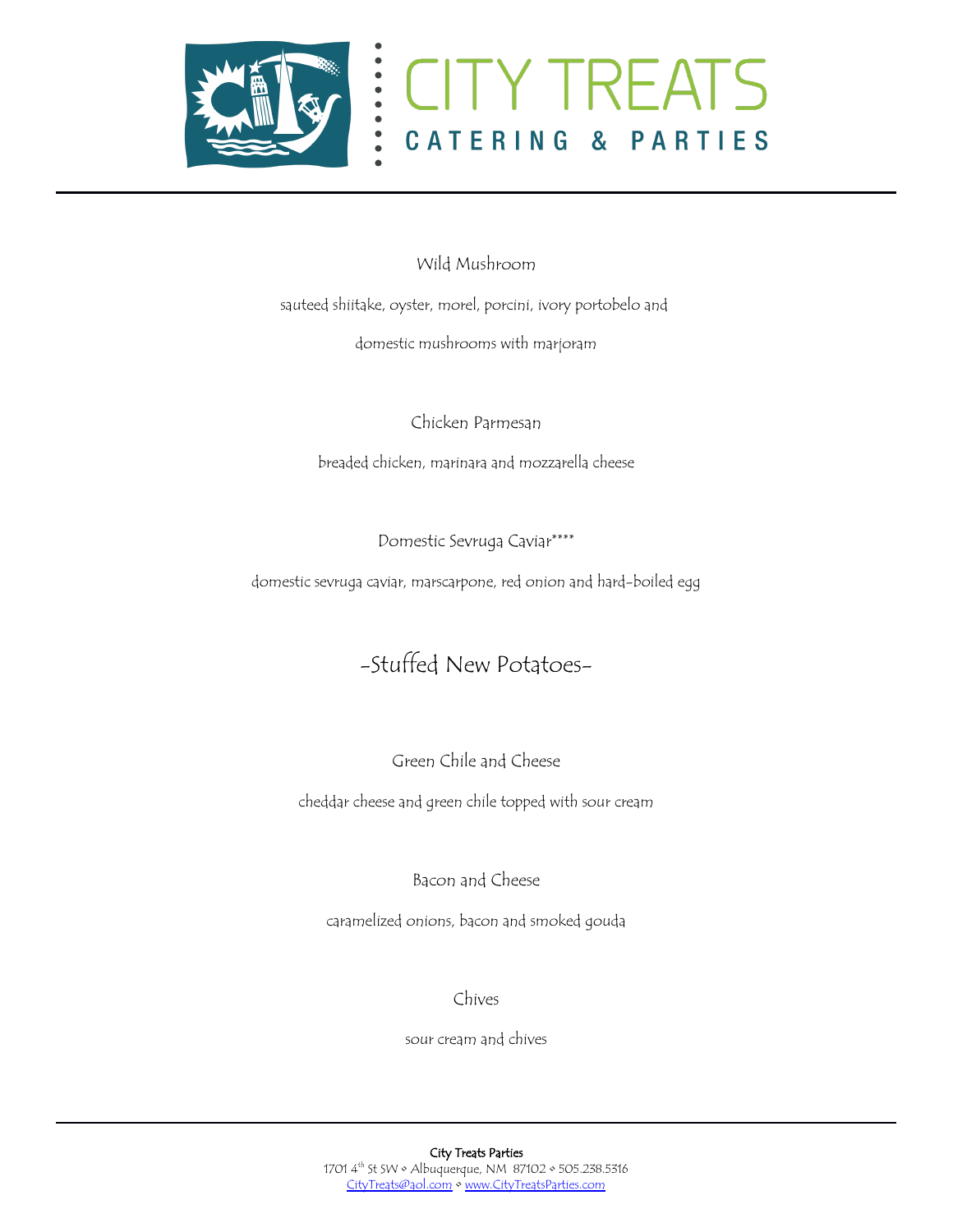

Texas Chili and Cheese

texas chili and cheddar cheese topped with green onions

Domestic Sevruga Caviar

domestic sevruga caviar, creme fraise, hard-boiled eggs and red onion

### -Cucumber Rounds-

#### Ahi Tuna\*\*

fresh ahi tuna and daikon sprouts topped with wasabi aioli

Salmon Roulade\*

smoked salmon and basil pesto cream cheese

CousCous

Israeli Cous Cous, French feta, tomato, red onion and Italian parsley tossed in white balsamic vinegar

Egg Salad

hard-boiled egg, red onion, and celery in a mayo dijon base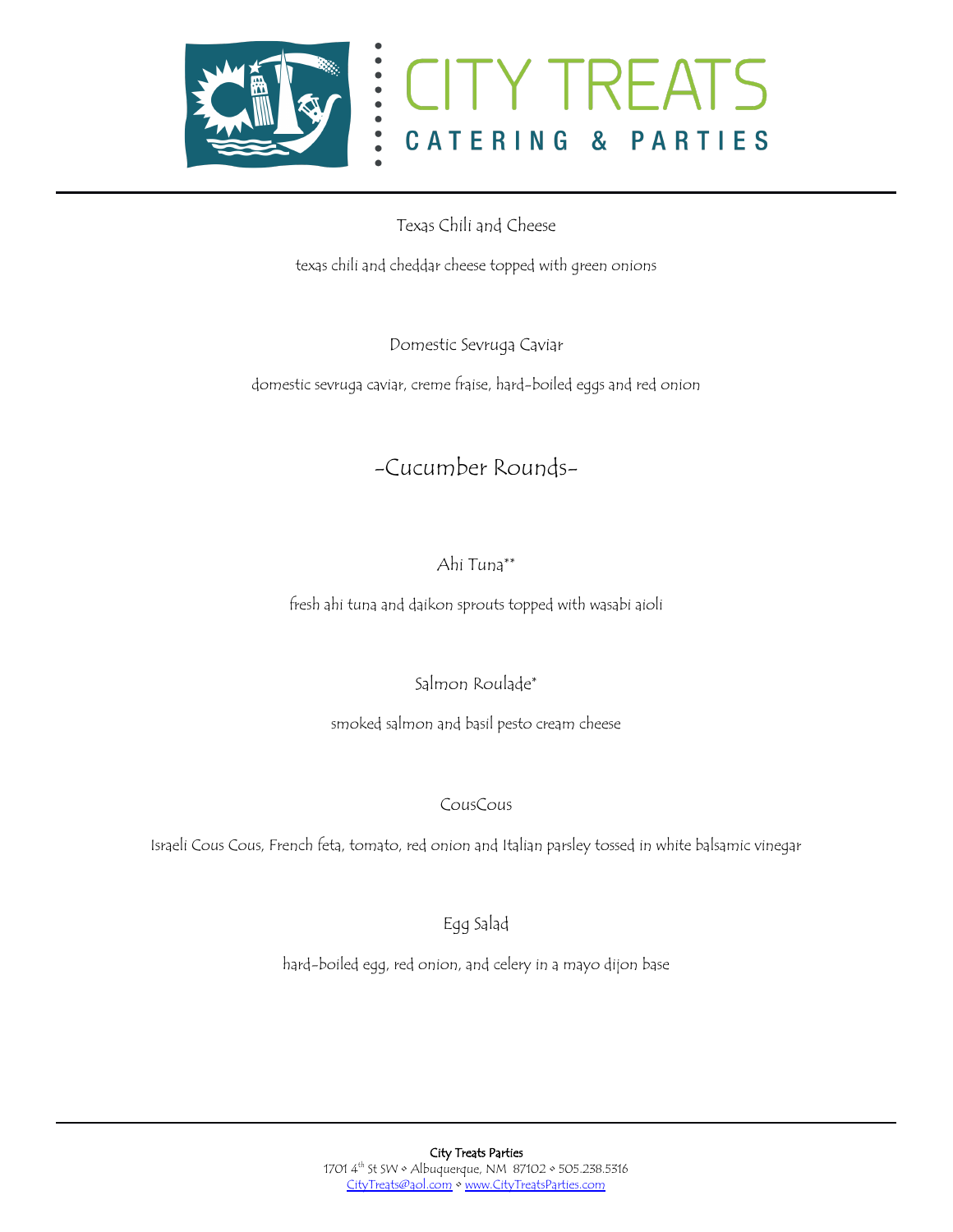



## -Stuffed Mushrooms-

Spicy Sausage

fpicy Italian sausage, romano, mozzarella, bread crumbs, egg, cream and mushrooms stuffed in a domestic mushroom

Prawns\*

prawns, goat cheese, bread crumbs, egg, cream and cilantro stuffed in a shiitake mushroom

Basil and Fresh Mozzarella

fresh basil, fresh mozzarella, bread crumbs, egg and cream

Gorgonzola

gorgonzola, jack, parmesan, bread crumbs, egg and cream

Chipolte Turkey

ground turkey, queso fresca, chipolte, bread crumbs, egg and cream

Spicy Turkey

spicy turkey sausage, jack, romano, bread crumbs, egg and cream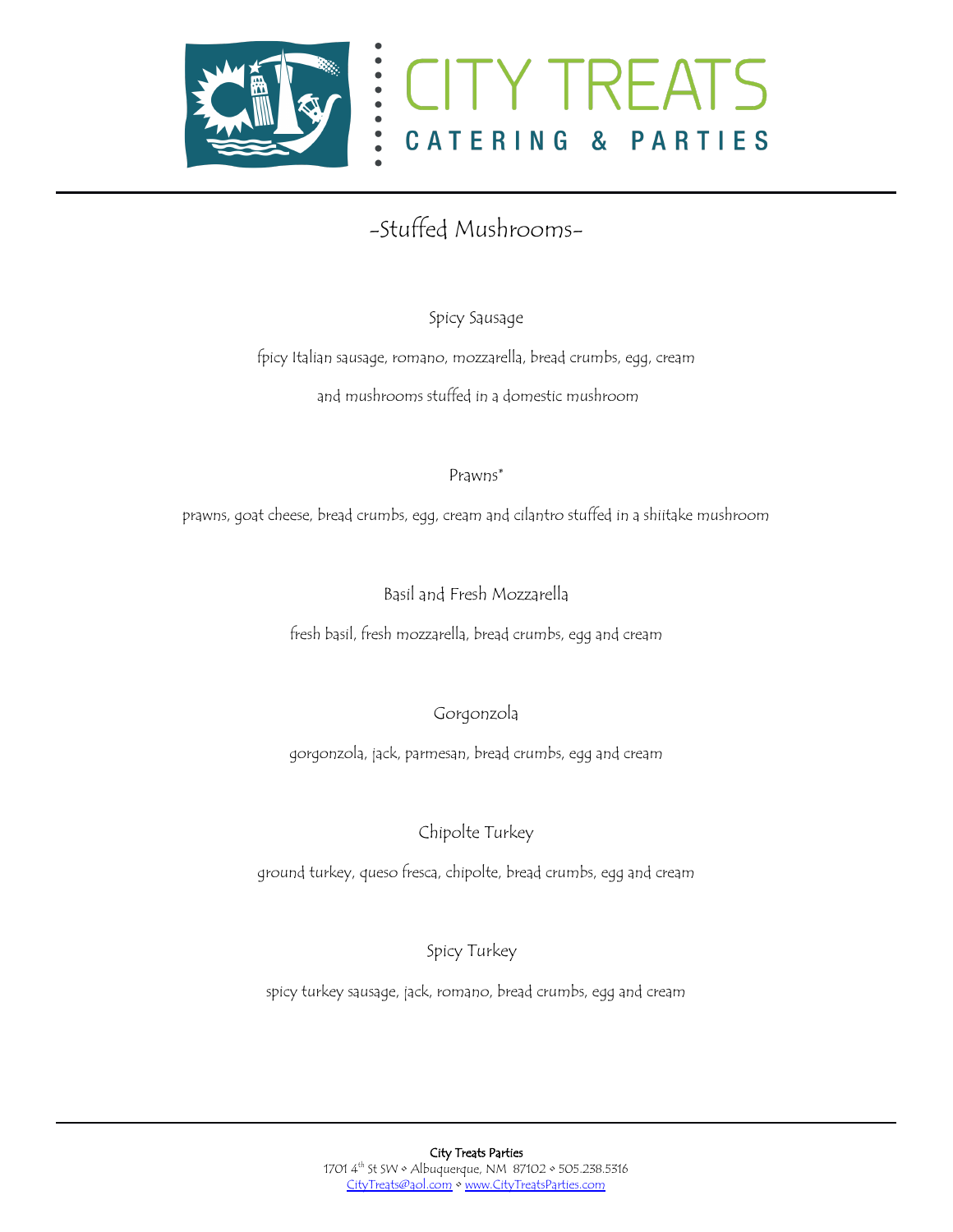



Ginger Chicken

ground chicken, ginger, lemon grass, sesame, soy sauce and bread crumbs

Mediterranean

spinach, roasted garlic, artichoke hearts, roasted red bell peppers, bread crumbs and goat cheese

Lasagna

ground Italian sausage, riccota, mozzarella, pasta, and marinara

## -Bruschetta-

Cilantro Pesto

queso fresca, cilantro pesto and pico de gallo

Goat Cheese and Arugala

lemon goat cheese, arugala and chutney

Chicken breast

pan seared chicken breast, goat cheese, roasted bell peppers and basil pesto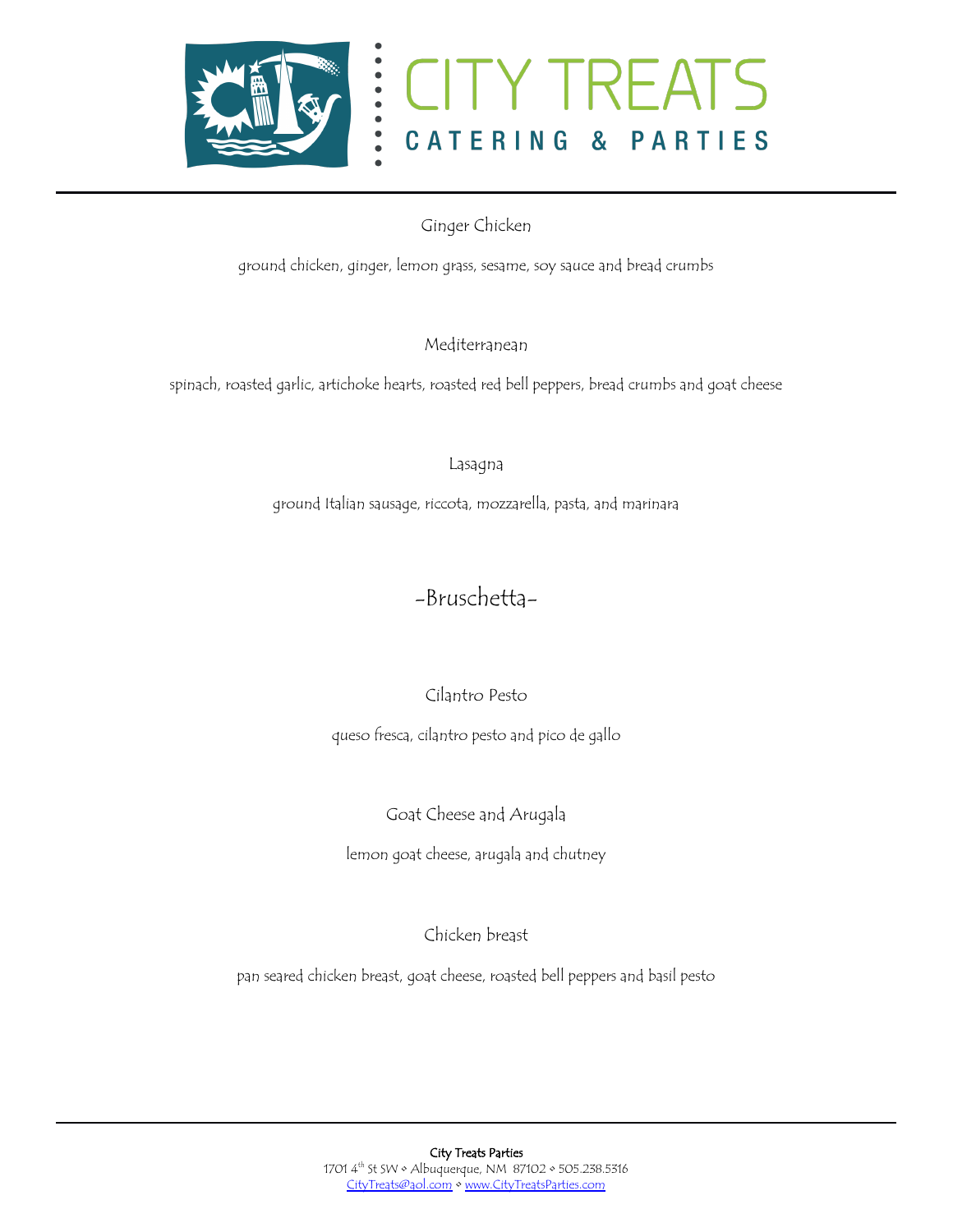



Salmon Roulade\*

smoked salmon and basil pesto cream cheese

Eggplant Capanode

eggplant capanode (eggplant, tomato, capers, kalamata, onion, garlic, Italian seasonings,

red wine and balsamic)

#### Bistro Steak

thinly sliced bistro steak topped with horseradish mousse

#### Vegetable Terine

spinach almond, roasted red bell peppers, balsamic eggplant and ginger carrot

## -Empanaditas-

#### Chorizo

chorizo, and cheddar cheese

#### Green Chile Turkey

ground turkey and green chile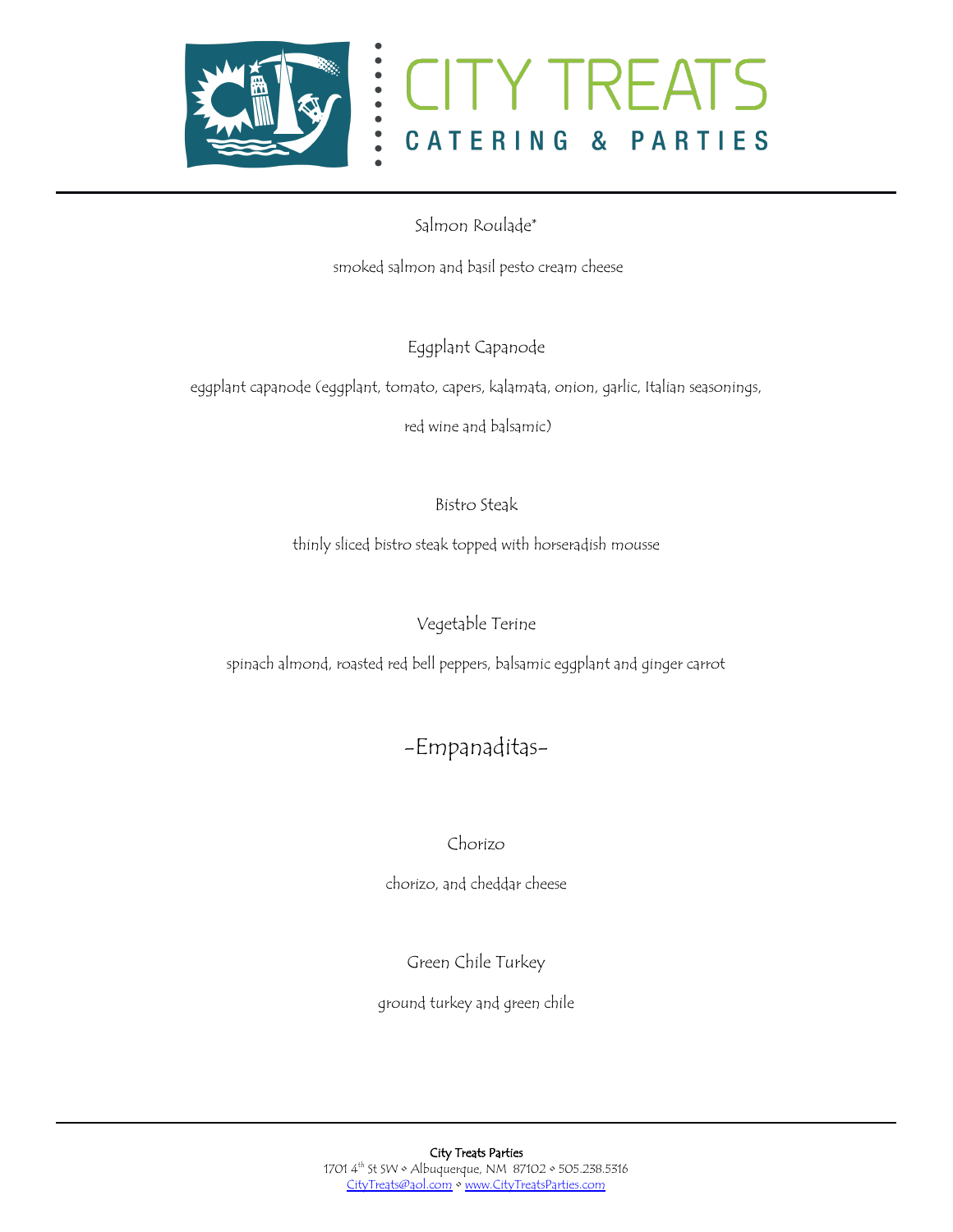



Chicken Mole

shredded chicken breast, tomato, green chile, coco powder, garlic, onion and cumin

Ham and Apple

ham, apple, swiss cheese and dijon

served with honey dijon for dipping

Curried Pumpkin

yellow curry and pumpkin puree

Cuban Black Bean

black beans, cinnamon and gorgonzola

Curried Tofu

red curry, firm tofu, carrots and peas

Cranberry Chicken

sun-dried cranberries, pan seared chicken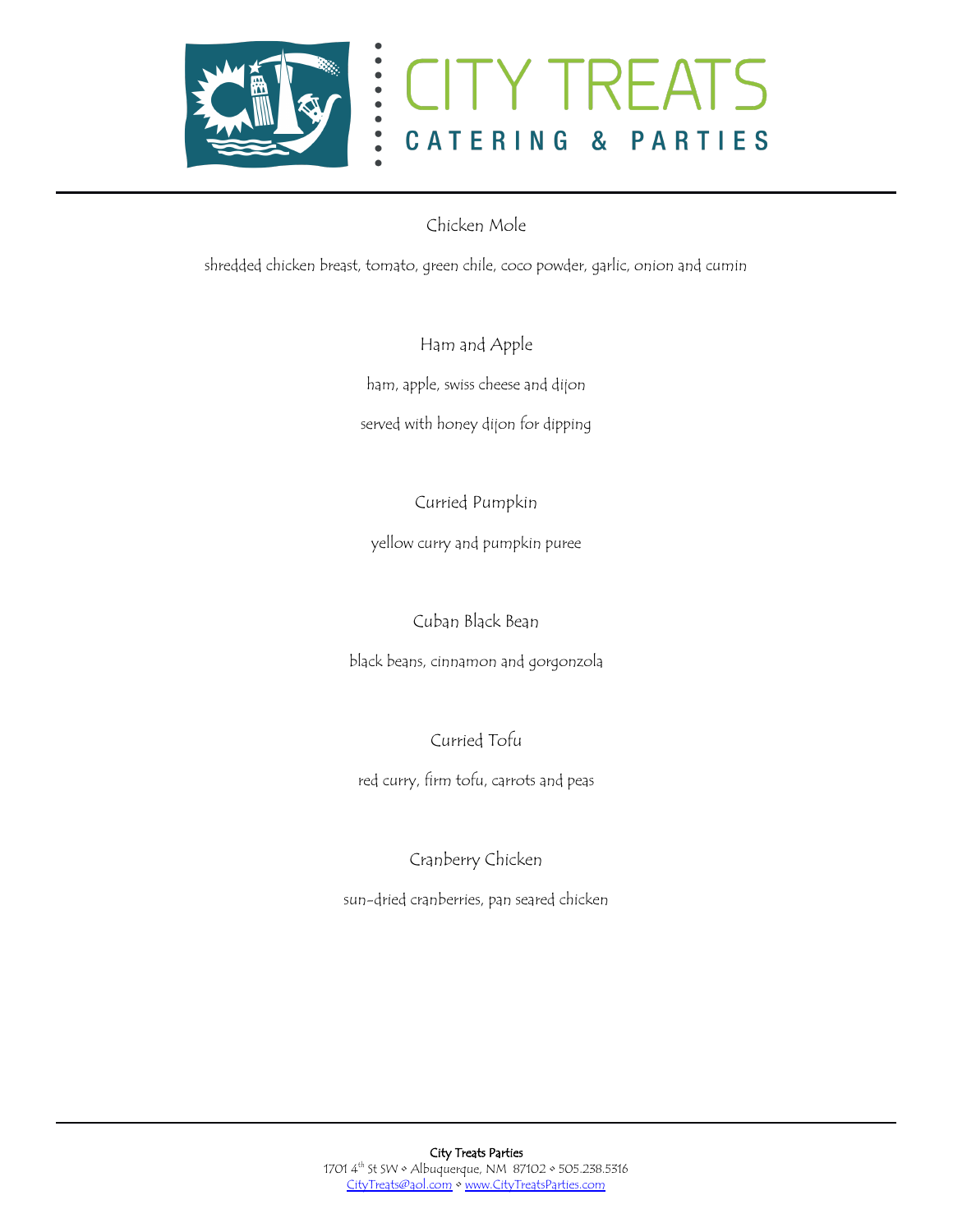



#### -Samosas-

Sweet Potatoes

smashed sweet potato

Wild Rice

wild rice, parsley and tomato

Potato and Pea

potatoes and peas in red curry

served with cumin yogurt sauce

Pork

ground pork and ginger

Chorizo

pork or turkey chorizo

Tofu

sesame and red curry tofu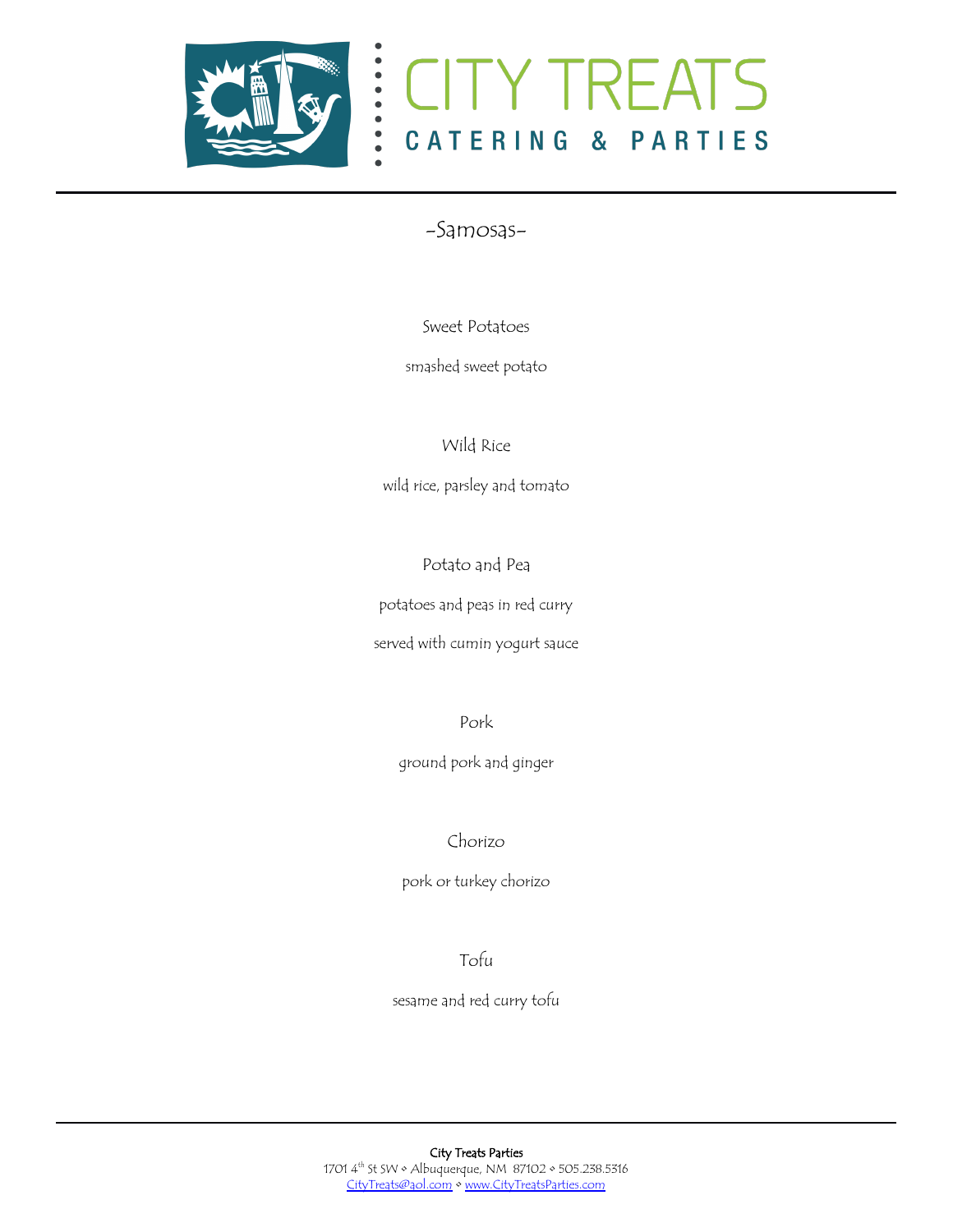

## **CITY TREATS** CATERING & PARTIES

-Sate'-

#### Chicken

chicken marinated in soy sauce and sesame oil

served with spicy peanut sauce

#### Steak

steak marinated in soy sauce and sesame oil

served with spicy peanut sauce

#### Mushroom

portobello mushrooms marinated in soy sauce and sesame oil

served with spicy peanut sauce

Shrimp\*

garlic marinated shrimp served with remoulade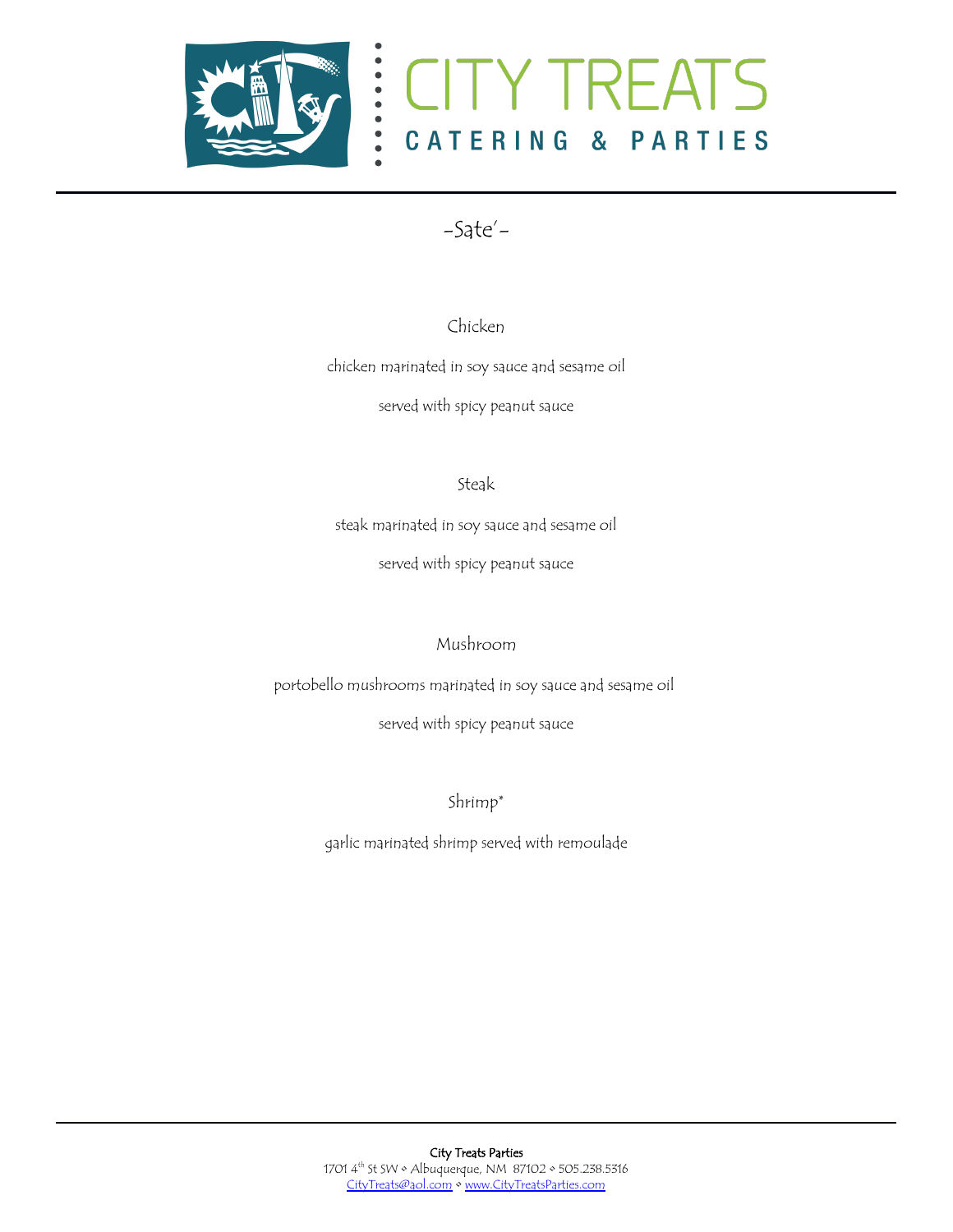

#### -Nuts-

ELTYTREATS

Asian Mix

almonds, smelt crackers, wasabi peas and rice crackers

Mesquite Almonds

French Herb Almonds

Parmesan Walnuts

Ginger Roasted Almonds

Chile Pecans

Pinions\*\*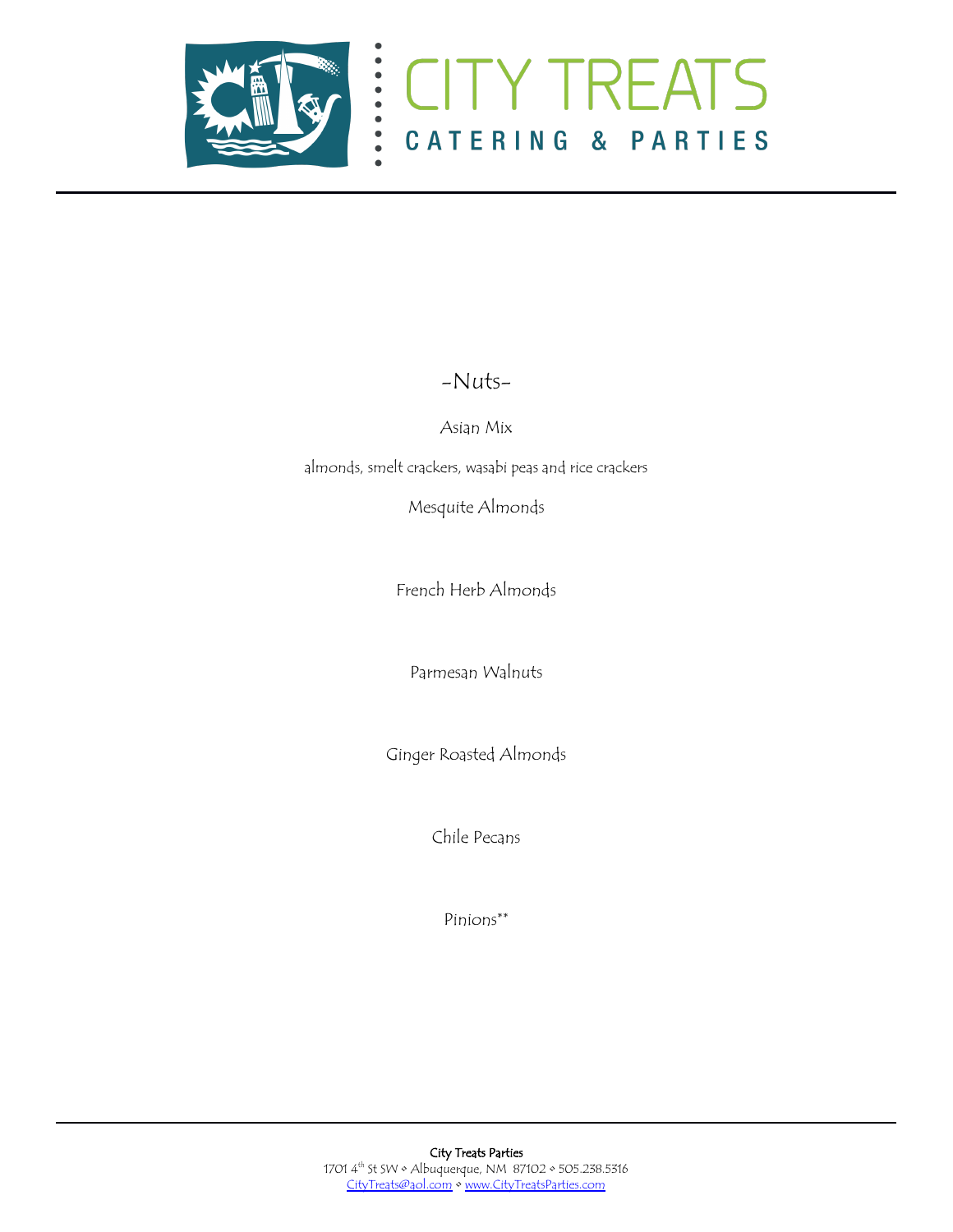

## -Mini Savory Crepes-

Chicken

pan seared chicken, leeks and domestic mushrooms in a buerre blanc sauce

topped with jack cheese

Grilled Veggie

broccoli, cauliflower, squash and mushroom

topped with blue cheese

Wild Mushroom

shiitake, porcini, morels, oyster, ivory portobelo and domestic

mushrooms in a brandy cream sauce

topped with jack cheese

Panchetta\*

sauteed panchetta and onion in a white wine sauce

topped with romano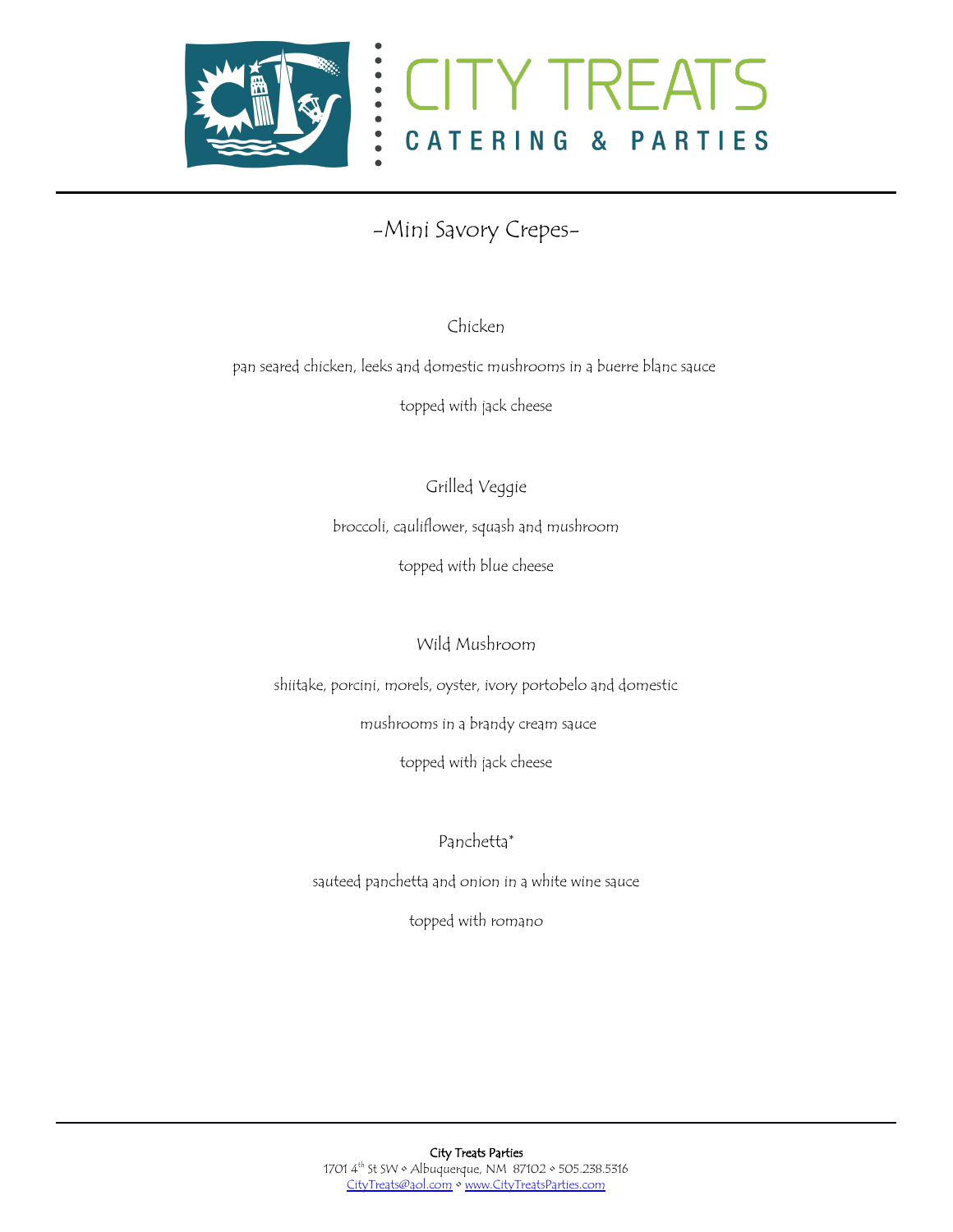



Ratatouille

ratatouille (eggplant, tomato and mushroom) in a tomato based sauce

topped with goat cheese

Lemon Spinach

spinach, lemon and garlic in a white wine sauce

topped with romano

Shrimp\*

garlic shrimp in a garlic white wine sauce

topped with romano

Scallops\*\*

fresh Scallops in a saffron lemon cream sauce

topped with romano

Salmon\*

fresh Salmon in a basil pesto cream sauce

topped with romano

## -Mini Quiche-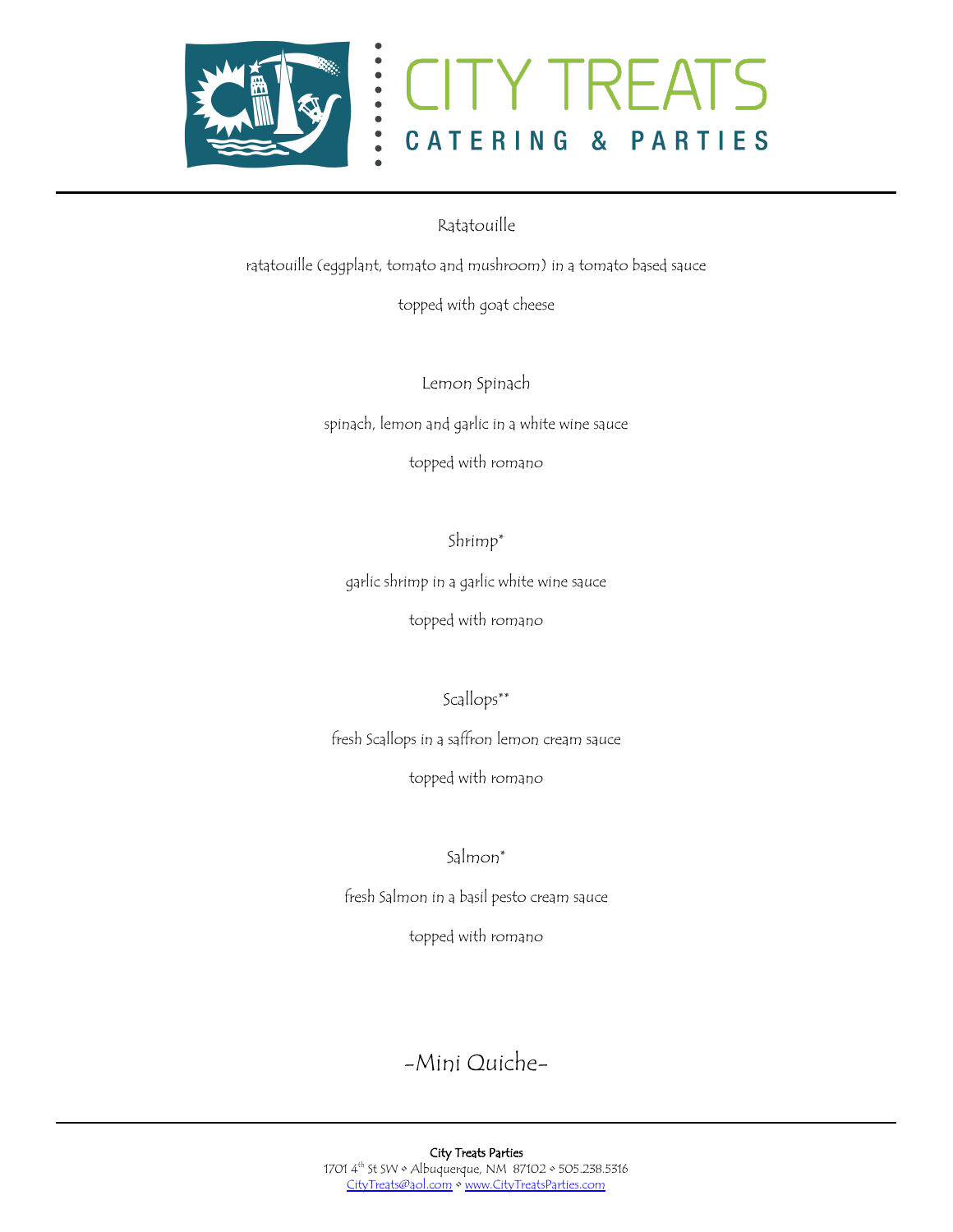



Bacon and Onion

caramelized onion and bacon

Broccoli

broccoli and cheddar cheese

Shrimp\*

shrimp and romano cheese

#### Spinach

sauteed garlic spinach

Chicken and Basil

pan seared chicken, basil and brie cheese

Sausage

spicy sausage and rosemary

French Herb

thyme, rosemary, tarragon and marjoram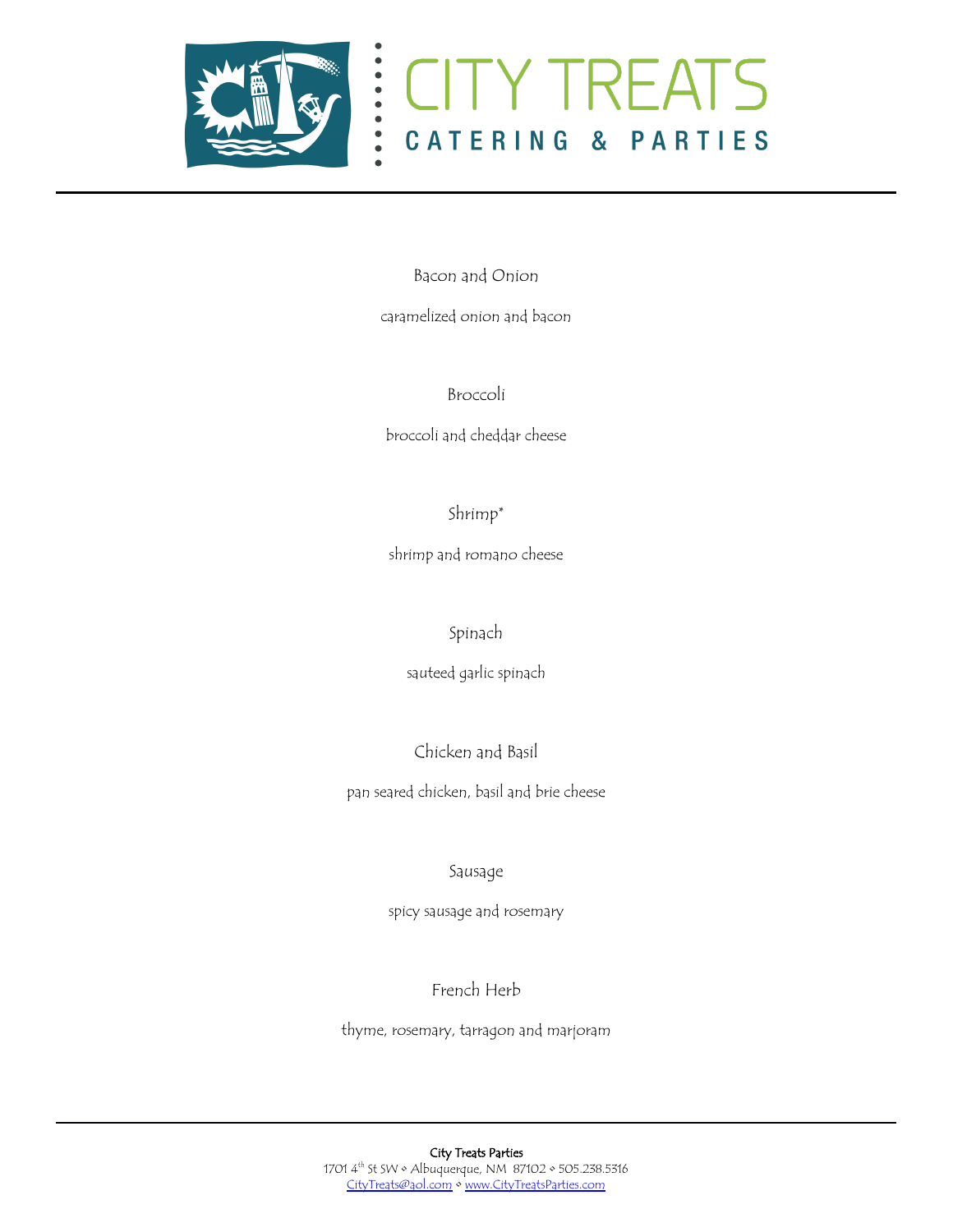



Chicken and Bell Peppers pan seared chicken and roasted red bell peppers

Carne Adovada

carne adovada and cheddar cheese

Black bean

black beans and avocado

Bacon and Mushroom

sauteed bacon and domestic mushrooms

 $Crab**$ 

crab and Dijon

Salmon\*

smoked salmon and cream cheese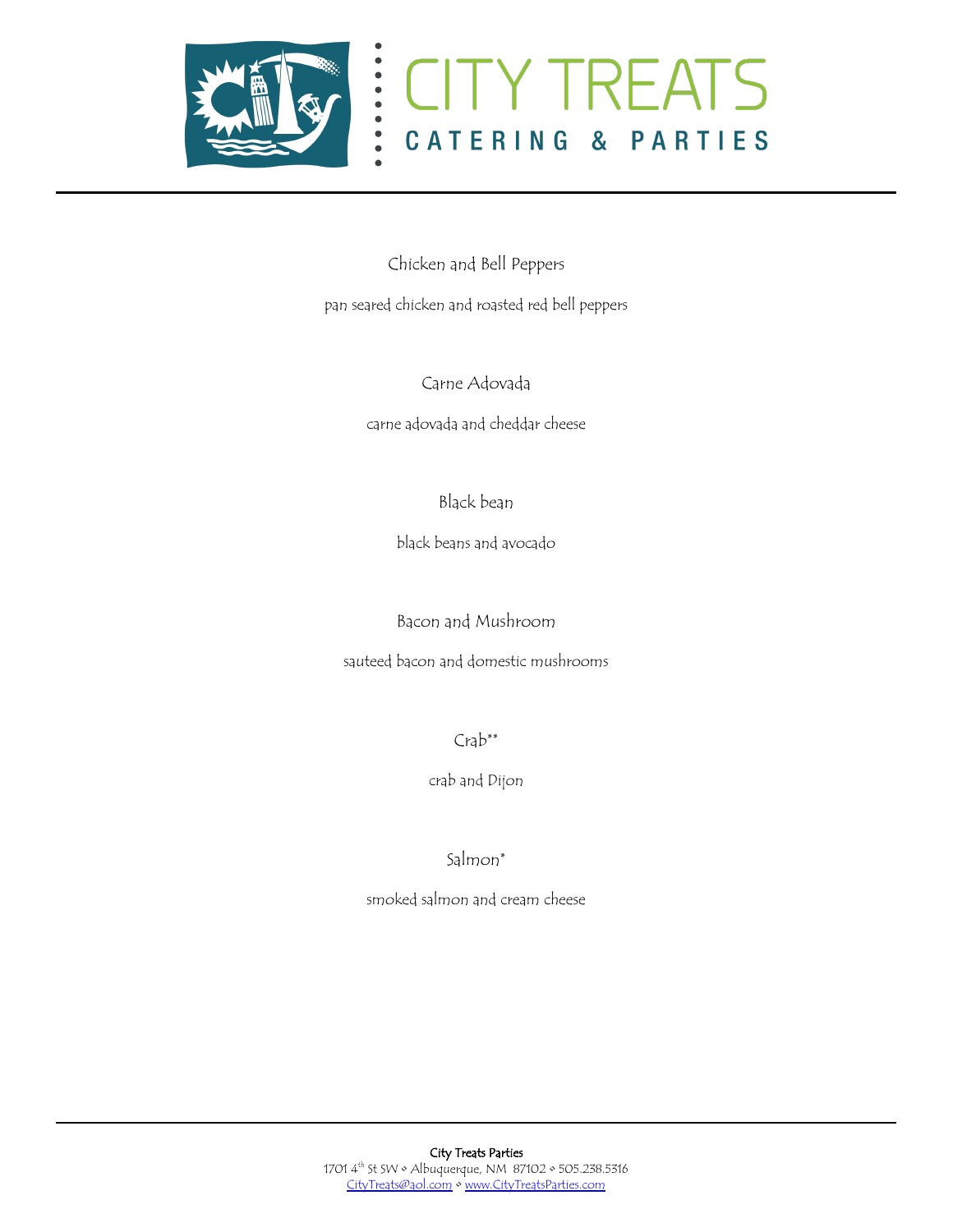



### -Wontons-

Wild Mushroom

shiitake, morel, oyster, porcini, ivory portobelo and domestic mushrooms

served with ginger mignonette

Turkey Sausage

Turkey sausage and green chile

served with ginger mignonette

Crab\*\*

Crab and cream cheese

served with ginger mignonette

Pork

Pork sausage and ginger

served with ginger mignonette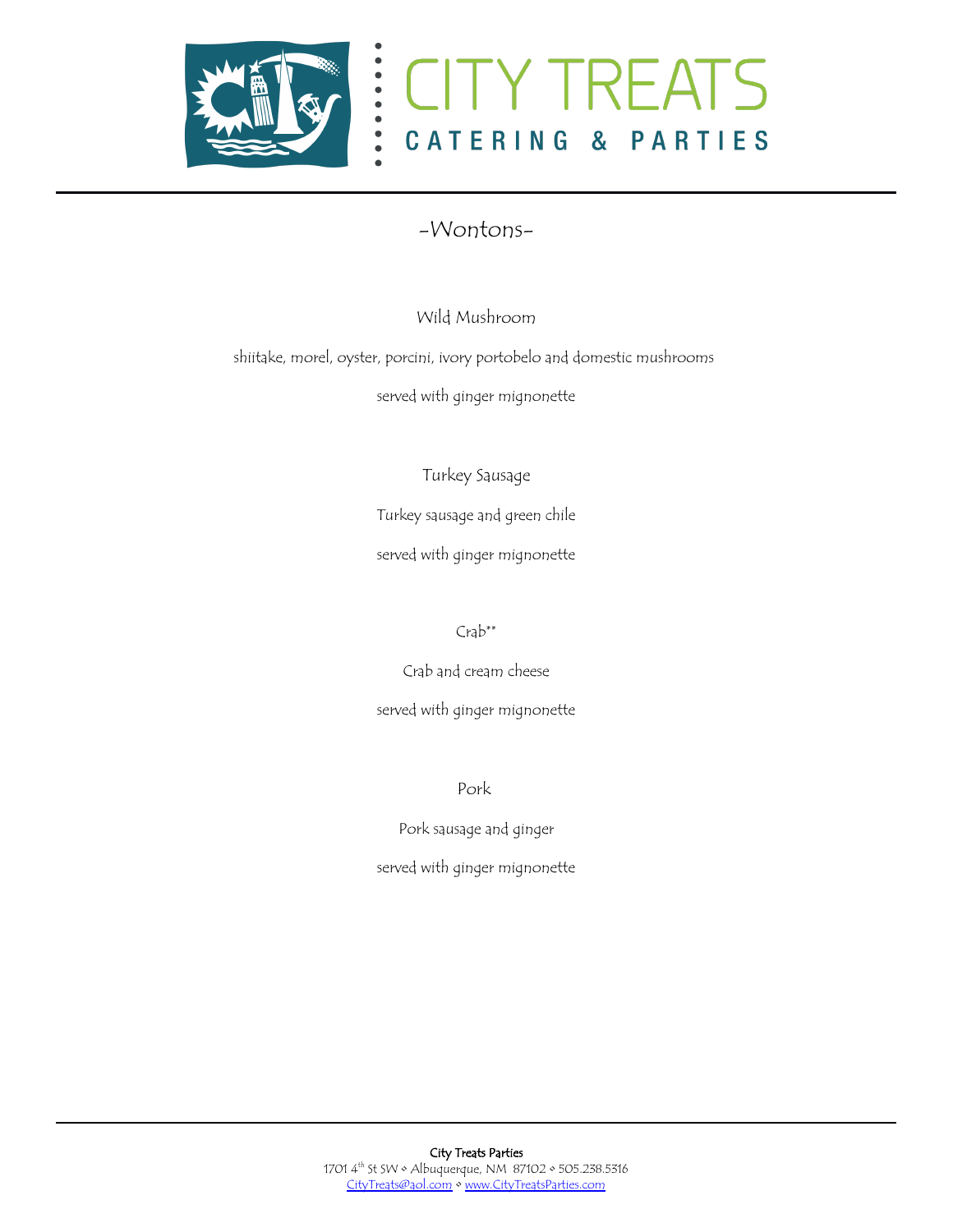

---------

# **CITY TREATS** CATERING & PARTIES

Shrimp\* sesame shrimp and lemon grass served with ginger mignonette

Curried Squash yellow squash and zucchini served with ginger mignonette

## -Tartletts-

#### Caprese

fresh mozzarella, tomatoes, garlic, fresh basil and extra virgin olive oil

Balsamic Squash

grilled Balsamic marinated squash

topped with goat cheese

Wild Mushroom and Bacon

bacon, Sauteed shiitake, oyster, porccini, morels, ivory portobelo

and domestic mushrooms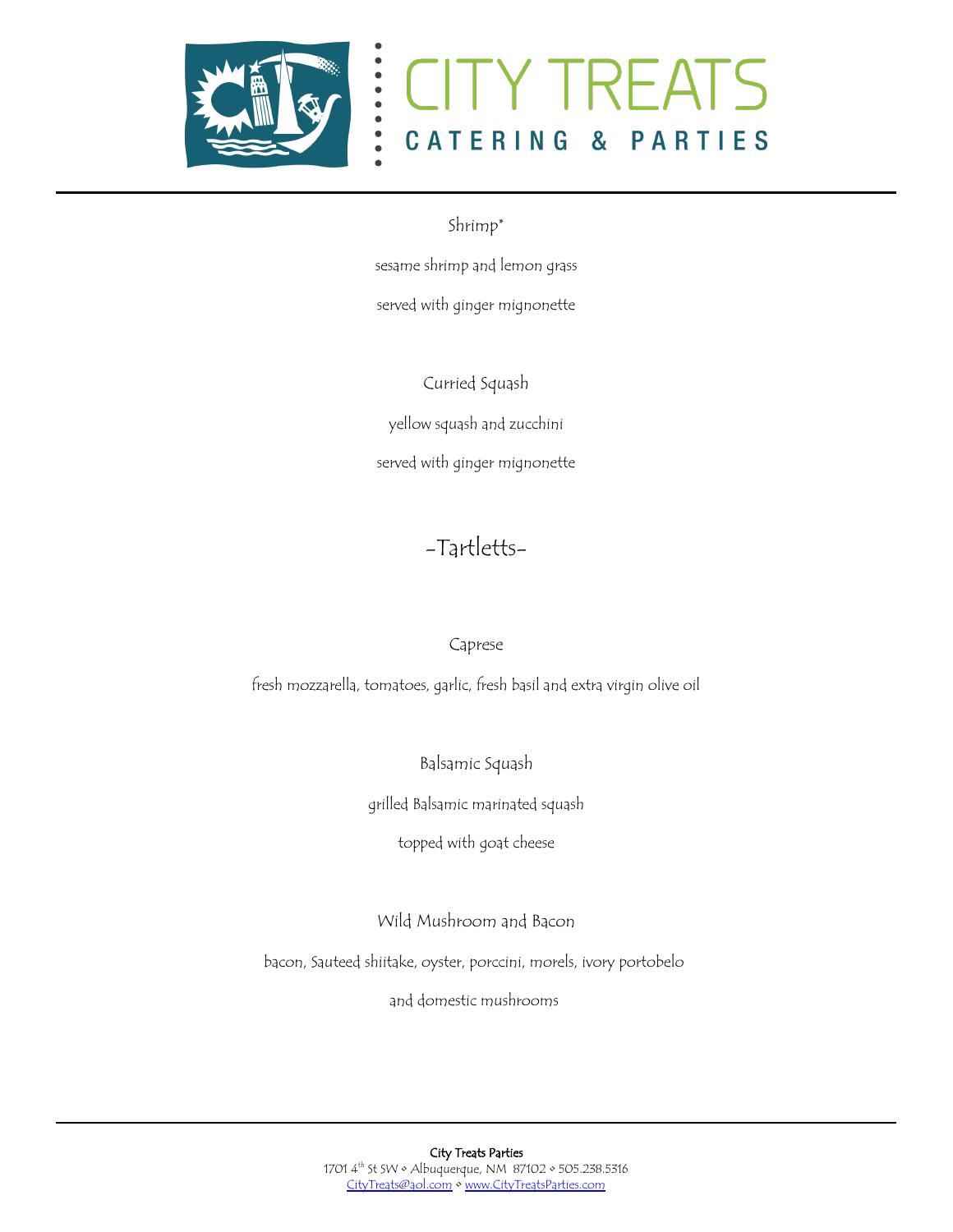

-Summer or Spring Rolls-

Veggie

carrots, cabbage, sugar snap peas, bell peppers, vermicelli, mint and basil tossed

in rice vinegar and sesame oils

served with ginger mignonette

Chicken

carrots, cabbage, sugar snap peas, bell peppers, vermicelli, mint, basil and chicken

breast tossed in rice vinegar and sesame oil

served with ginger mignonette

Shrimp and Asparagus\*

cabbage, asparagus, bell peppers, sugar snap peas, vermicelli, mint, basil and sauteed

garlic shrimp tossed in rice vinegar and sesame oil

served with ginger mignonette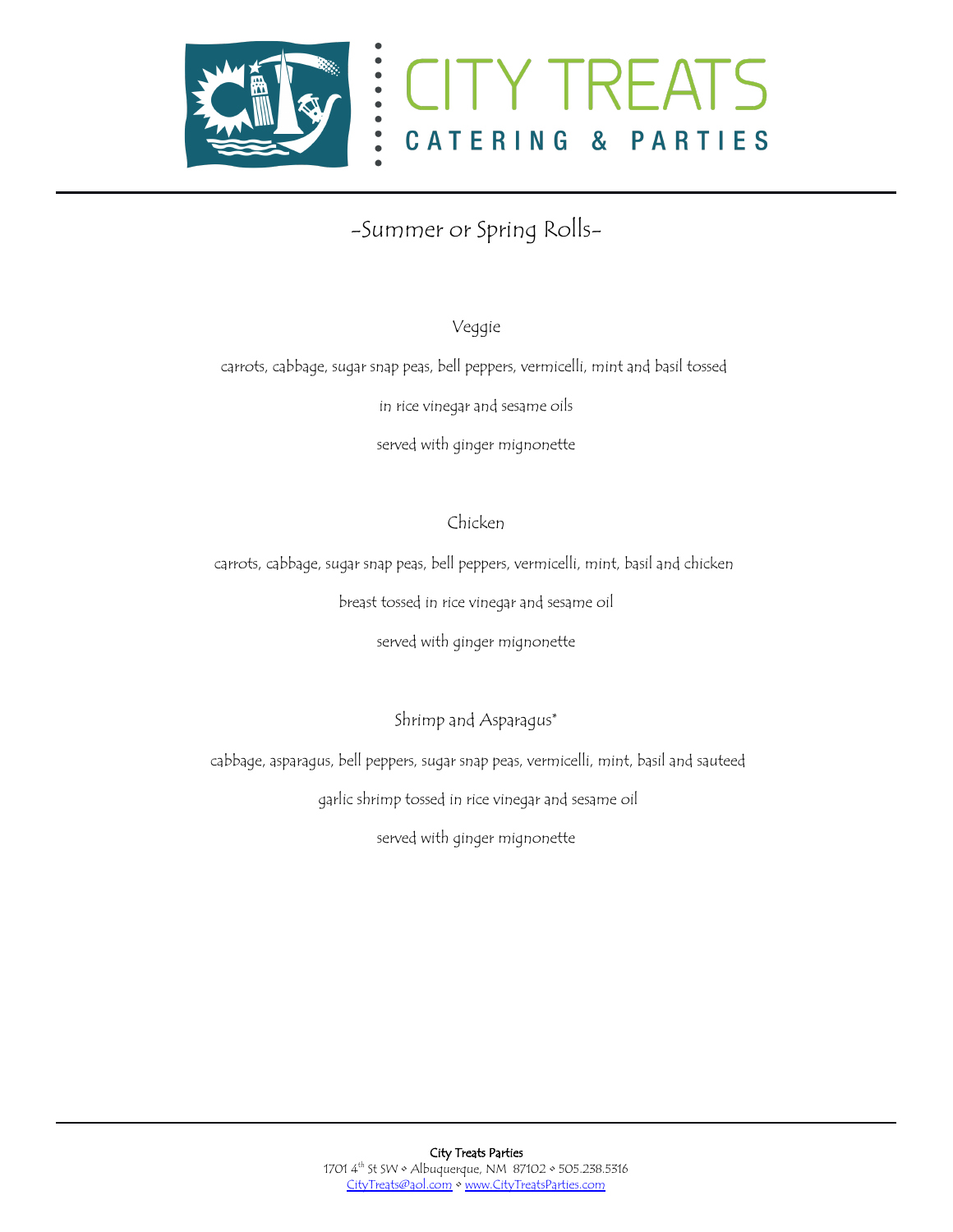



### -Lumpias-

Pork and Chicken

pork, chicken, ginger, garlic and lemon grass sauteed in sesame oil and soy sauce

served with sweet chili sauce

Pork and Shrimp

pork, shrimp, garlic, ginger and lemon grass sauteed in sesame oil and soy sauce

served with sweet chili sauce

Shrimp and Chicken

shrimp, chicken, garlic, ginger and lemon grass in sesame oil and soy sauce

served with sweet chili sauce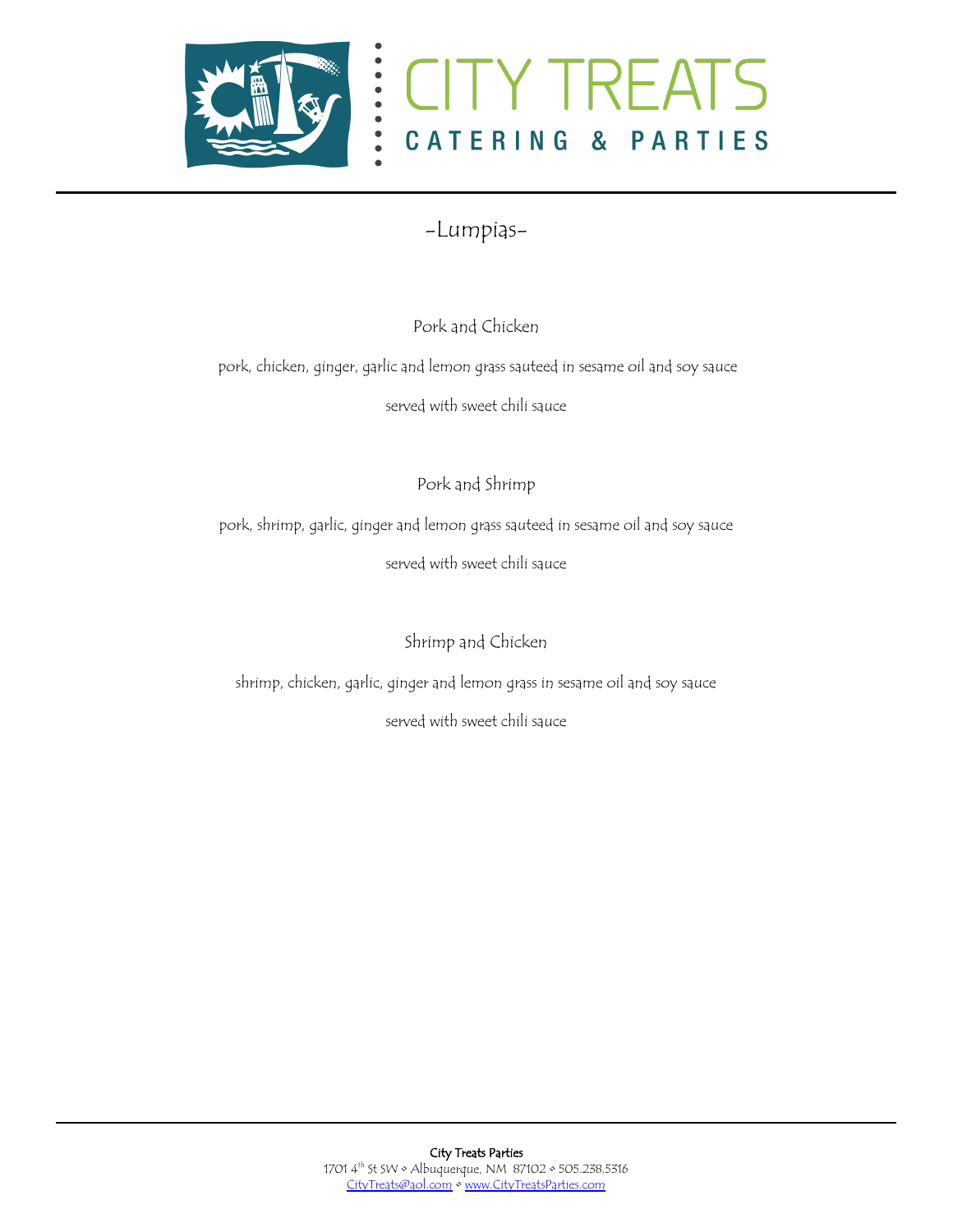

## -Spreads, Salsa and Dips-

salsa served with multi-colored corn tortilla chips humus served with pita chips spreads served with bread and crackers

House Salsa Crude

Mango Salsa

Avocado Salsa

Black Bean Salsa

Tomatillo Salsa

Roasted Tomato and Chipolte Salsa

Cuban Black Bean and Rice Salsa

cinnamon black beans and rice in fresh salsa

Fresh Guacamole

tomatoes, cilantro, red onion, jalapeno and fresh lime juice

Traditional Humus

pureed garbanzo beans, garlic, lemon juice, olive oil and tahini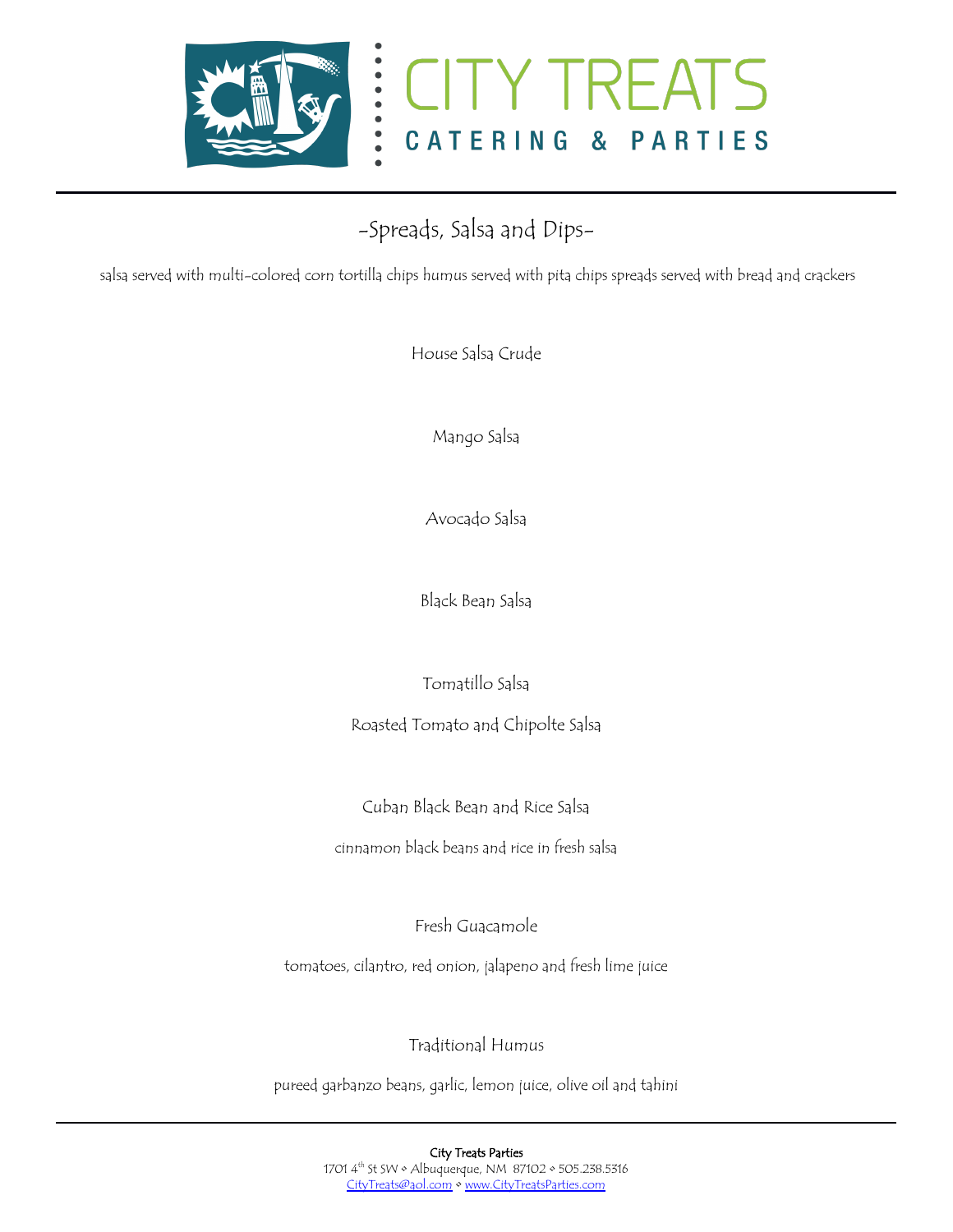

## --------**CITY TREATS** CATERING & PARTIES

Mediterranean Humus

capers, kalamata olives, artichoke hearts roasted red bell pepper and thyme

Green Chile Humus

green chile and fresh tomatoes

Balsamic Squash Humus

grilled marinated yellow squash and zucchini

Pinion Humus\*

roasted pinions, paprika and lemon

Chipolte Humus

chipolte and fresh tomatoes

Spinach and Sun-dried Tomato Humus

sauteed garlic spinach and sun-dried tomatoes

Hot Spinach and Artichoke

sauteed garlic spinach, artichoke hearts, parmesan cheese,

worcestershire, cream cheese and cream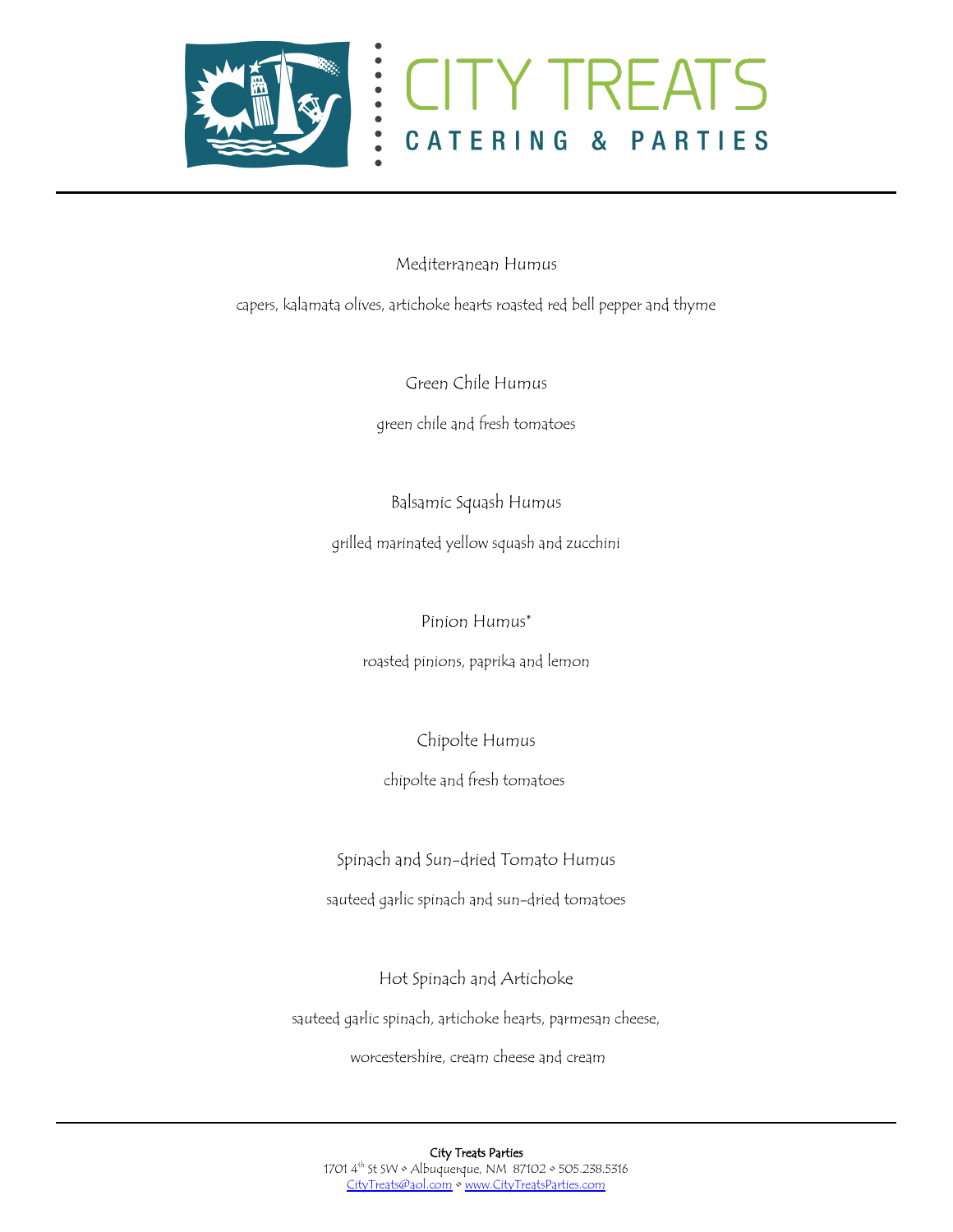



Cerviche\*\*

scallops, shrimp, sea bass, cilantro and tomatoes marinated in lime juice

served with multi-colored corn tortilla chips

Cranberry Goat Cheese

sun-dried cranberries, honey and cinnamon

Peppered Goat Cheese

cracked peppercorns and romano cheese

Poached Pear Goat Cheese

red wine and clove poached pear

Pate'

chicken liver and port, porto bello and eggplant or duck liver and brandy\*\*

-Pigs in a Blanket-

Apple and Chicken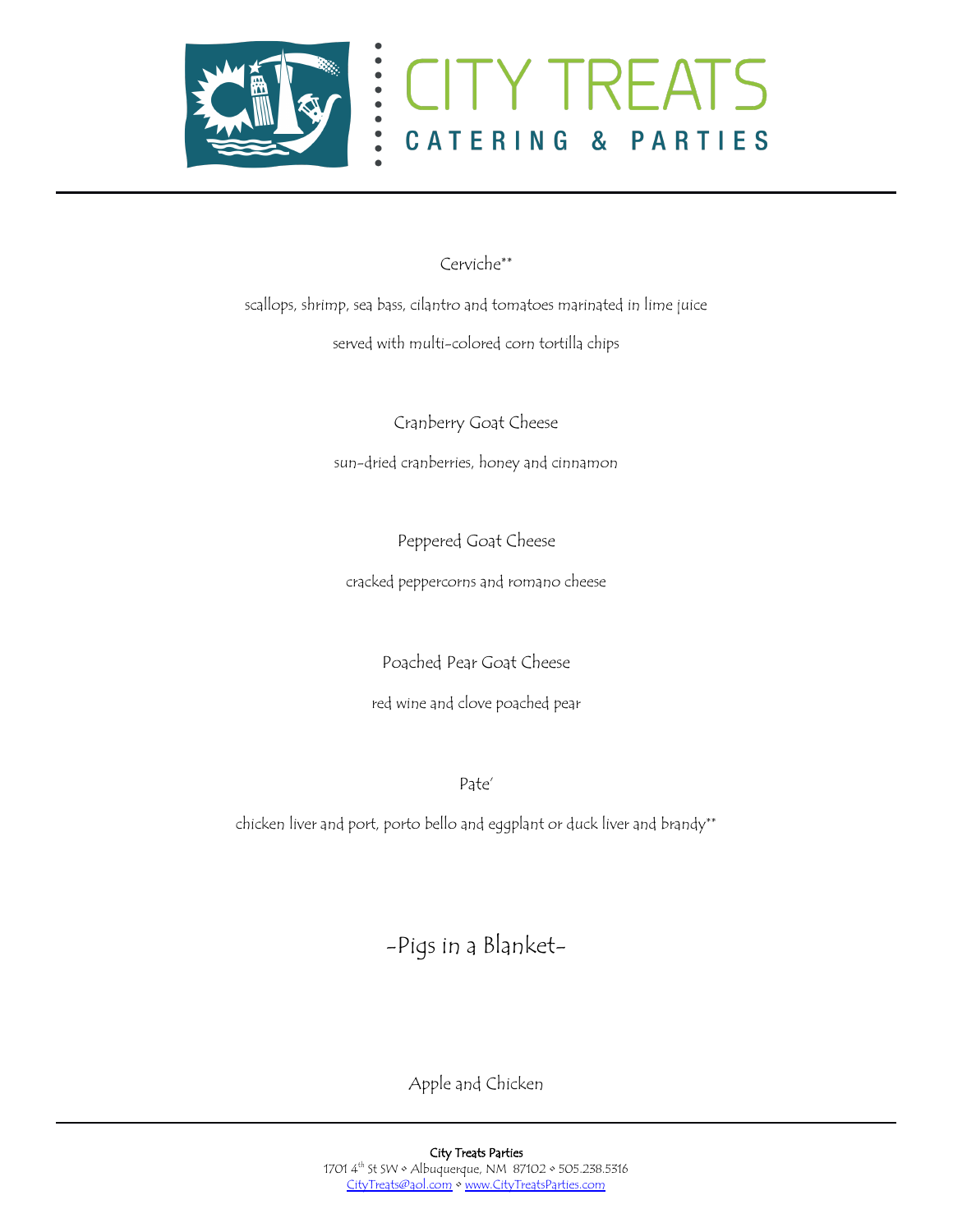

# **CITY TREATS** CATERING & PARTIES

chicken and apple sausage wrapped in puff pastry

Served with apricot dijon sauce

Kielbasa

beef and pork sausage wrapped in puff pastry

served with apricot dijon sauce

Andouille

spicy Cajun pork sausage

served with apricot dijon sauce

## -Wellington Bites-

Bistro Steak

tender bistro steak and sauteed wild mushrooms with marjoram

baked in puff pastry with rosemary beurre rouge

Chicken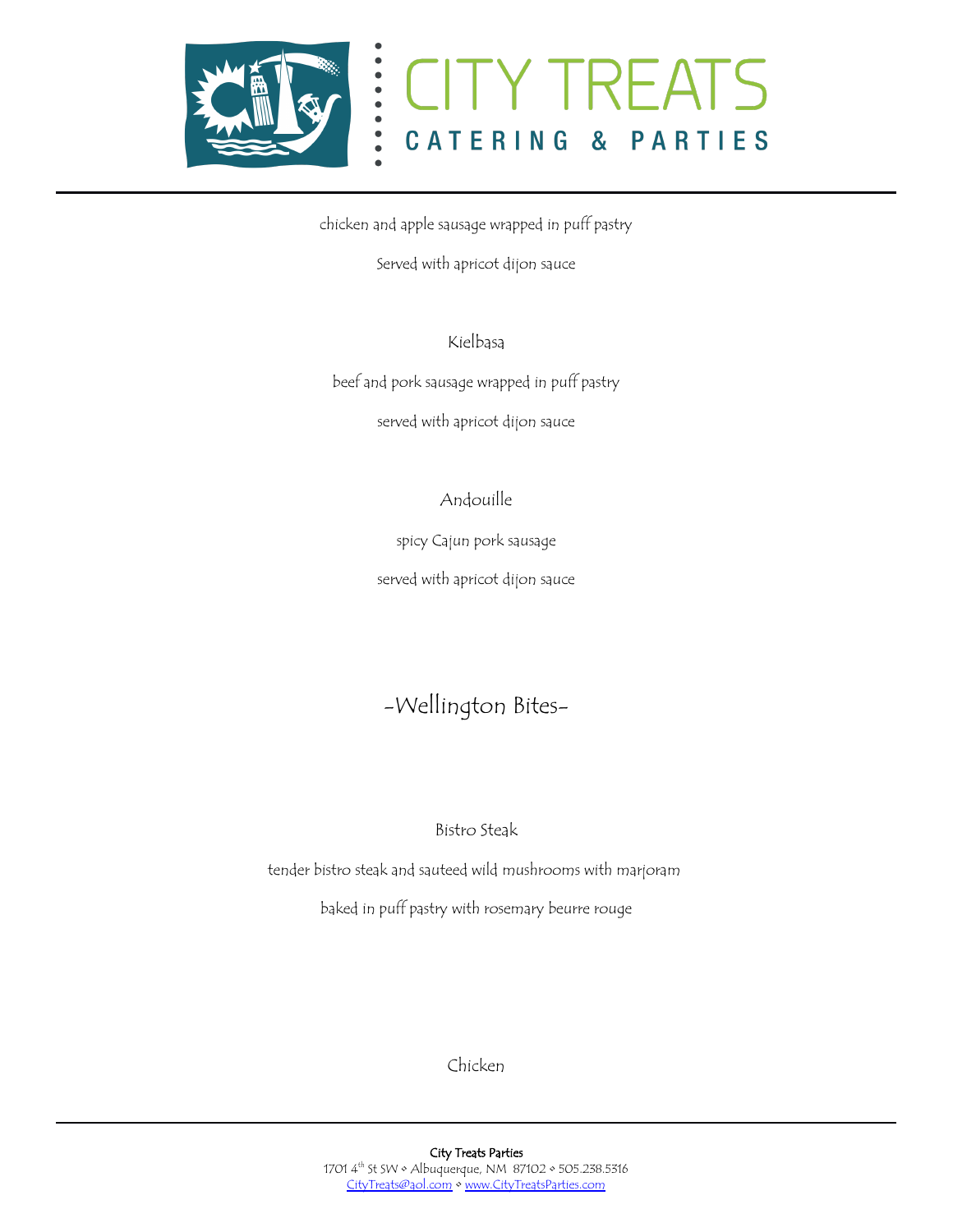

pan seared chicken breast and sauteed wild mushrooms

baked in puff pastry with rosemary beurre rouge

Wild Mushrooms

sauteed garlic wild mushrooms baked in puff pastry with rosemary beurre rouge

Cranberry Goat Cheese

sun-dried cranberries and goat cheese baked in puff pastry

Basil Pesto and Brie Cheese

fresh house made basil pesto and brie cheese baked in puff pastry

## -Meatballs and Bean Balls-

Chorizo Meatball

pork chorizo, ground beef, smoked paprika, Italian herbs, sauteed onions,

bread crumbs and eggs

served with chipolte sour cream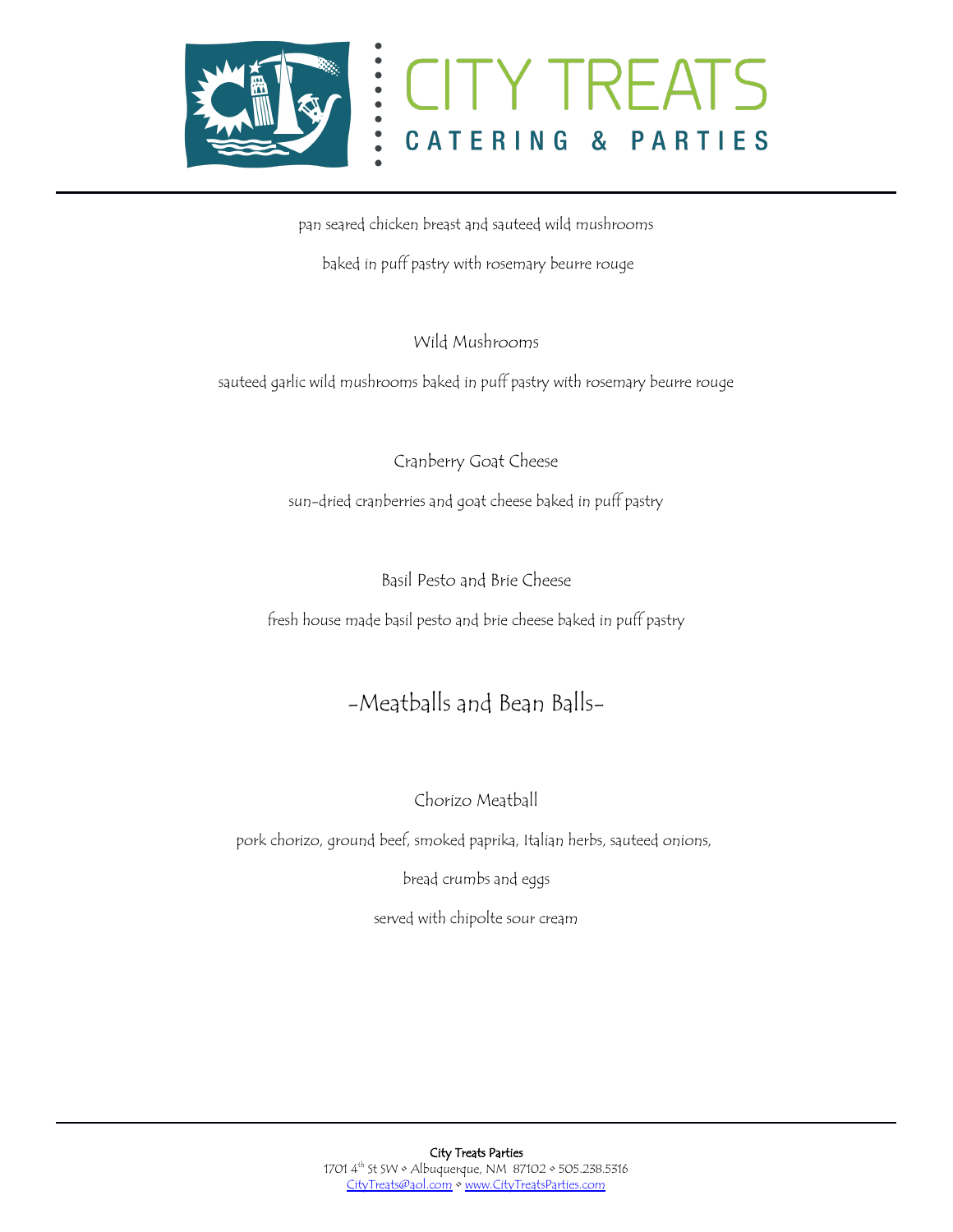

New Mexico Meatball

ground beef or turkey, sauteed onion, egg, bread crumbs and garlic

served with green chile sauce

Harissa Meatball

ground turkey or beef, sauteed onions, harissa sauce ( Moroccan hot sauce), onions,

egg and bread crumbs

served with cucumber yogurt

Black Bean Ball

smashed black beans, bread crumbs, sauteed garlic and onions

served with garlic chili sour cream

Black Eyed Pea ball

smashed black eyed peas, bread crumbs, garlic, sauteed onion and cajun seasoning

served with chipolte BBQ sauce

-Skewers-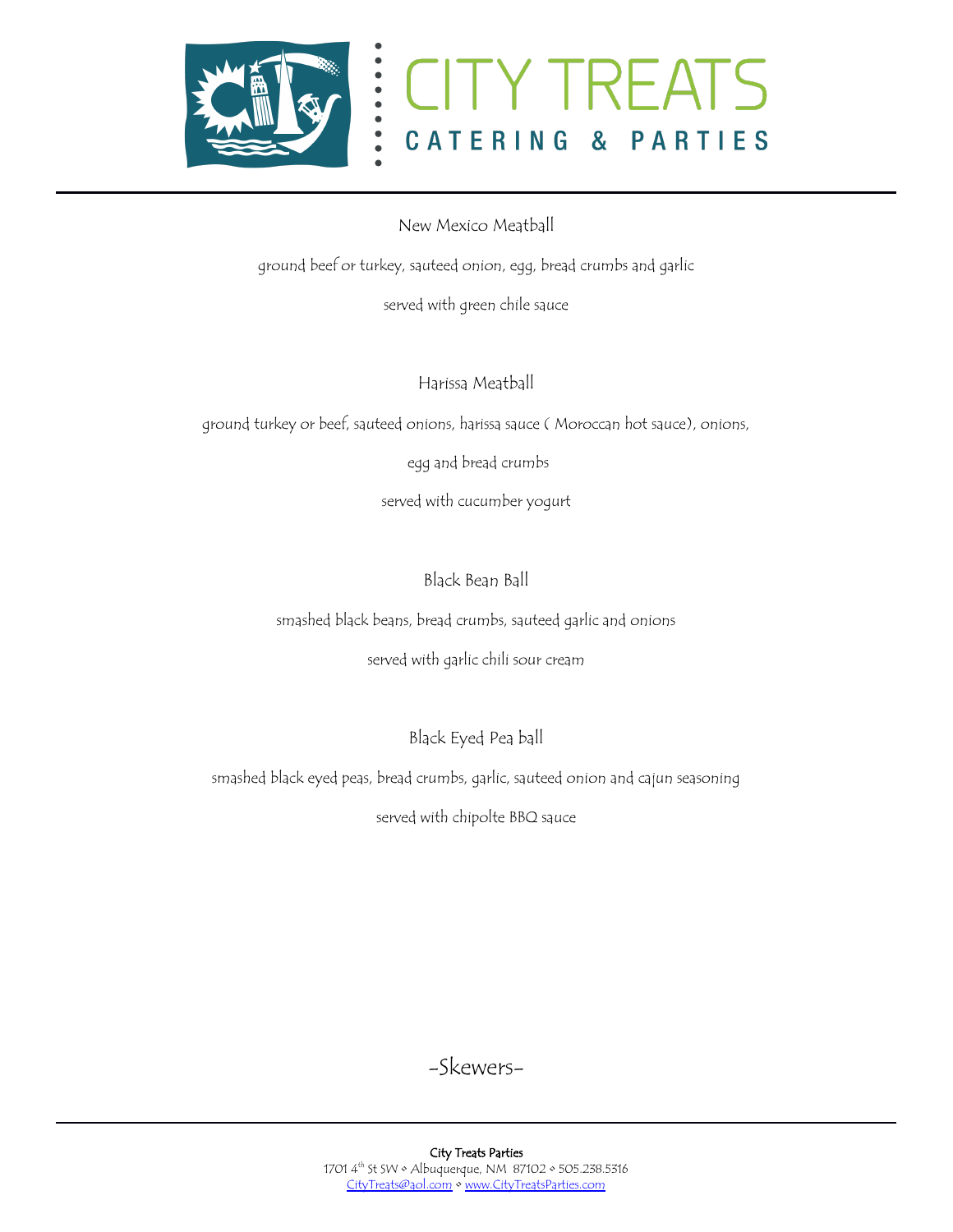



(kebabs)

Fruit

seasonal fruit on a skewer served with lemon poppy-seed yogurt

Anti-Pasto

roasted red bell peppers, artichoke hearts, kalamata olives, fresh mozzarella,

salami and peperoncini

served with balsamic vinaigrette

Shrimp\*

medium garlic marinated grilled shrimp

served with lemon cocktail sauce or remolaude

-Platters-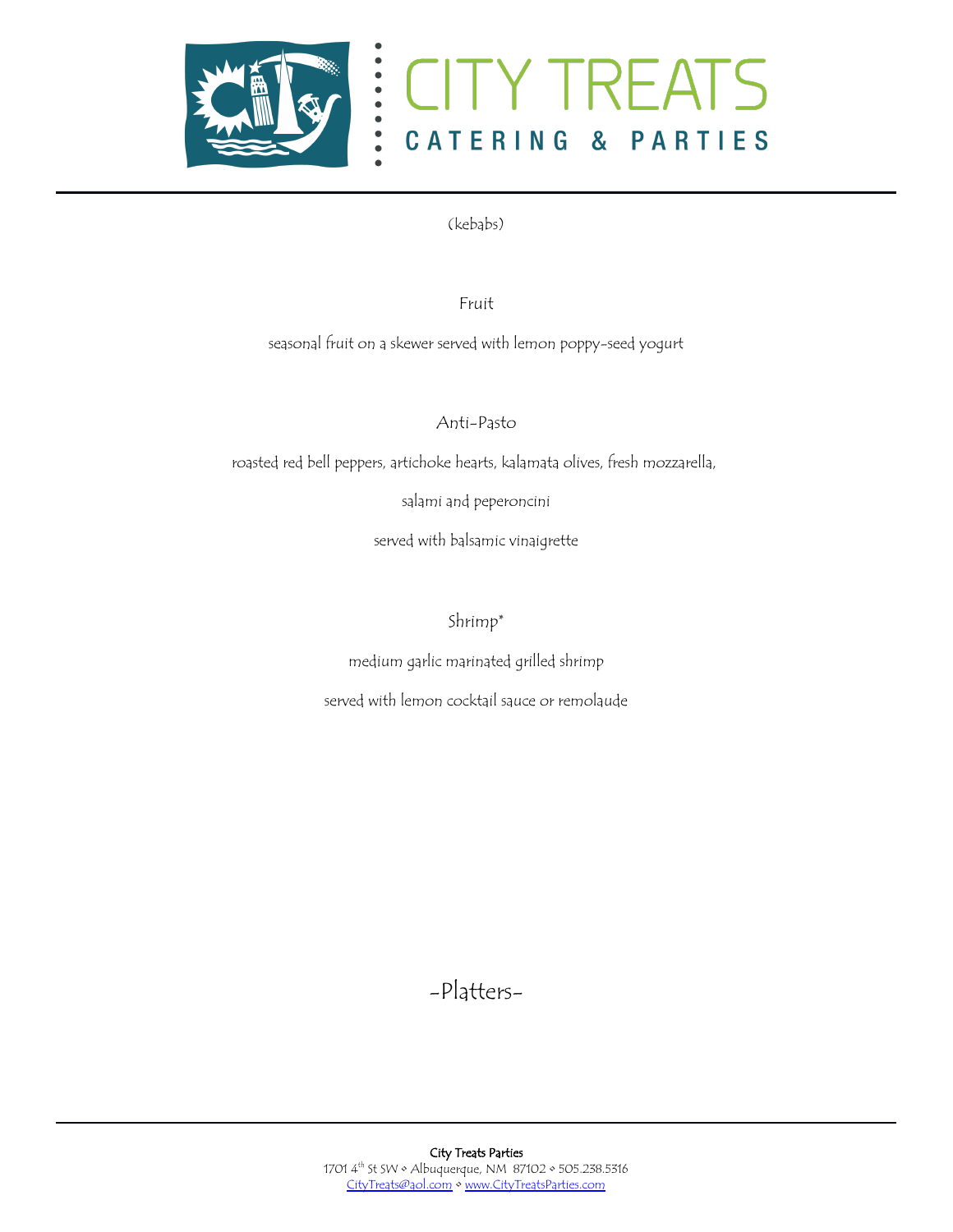



#### Fruit

fresh seasonal fruits, pineapple, strawberries, watermelon,

cantaloupe, honeydew and grapes

with lemon poppy-seed

served with gourmet crackers

Cheese Board\*

cheddar, brie, jalepeno jack, jack and gouda

served with crackers

Gourmet Cheese Board\*\*\*

aged rembrandt gouda, aged sharp white cheddar, triple cream brie, italian

gorgonzola and habenero jack garnished with grapes and berries

served with gourmet crackers

Baked Brie

choice of cranberry, basil pesto, cilantro pesto, walnut, apricot,

cherry or sun-dried tomato

Veggie Platter